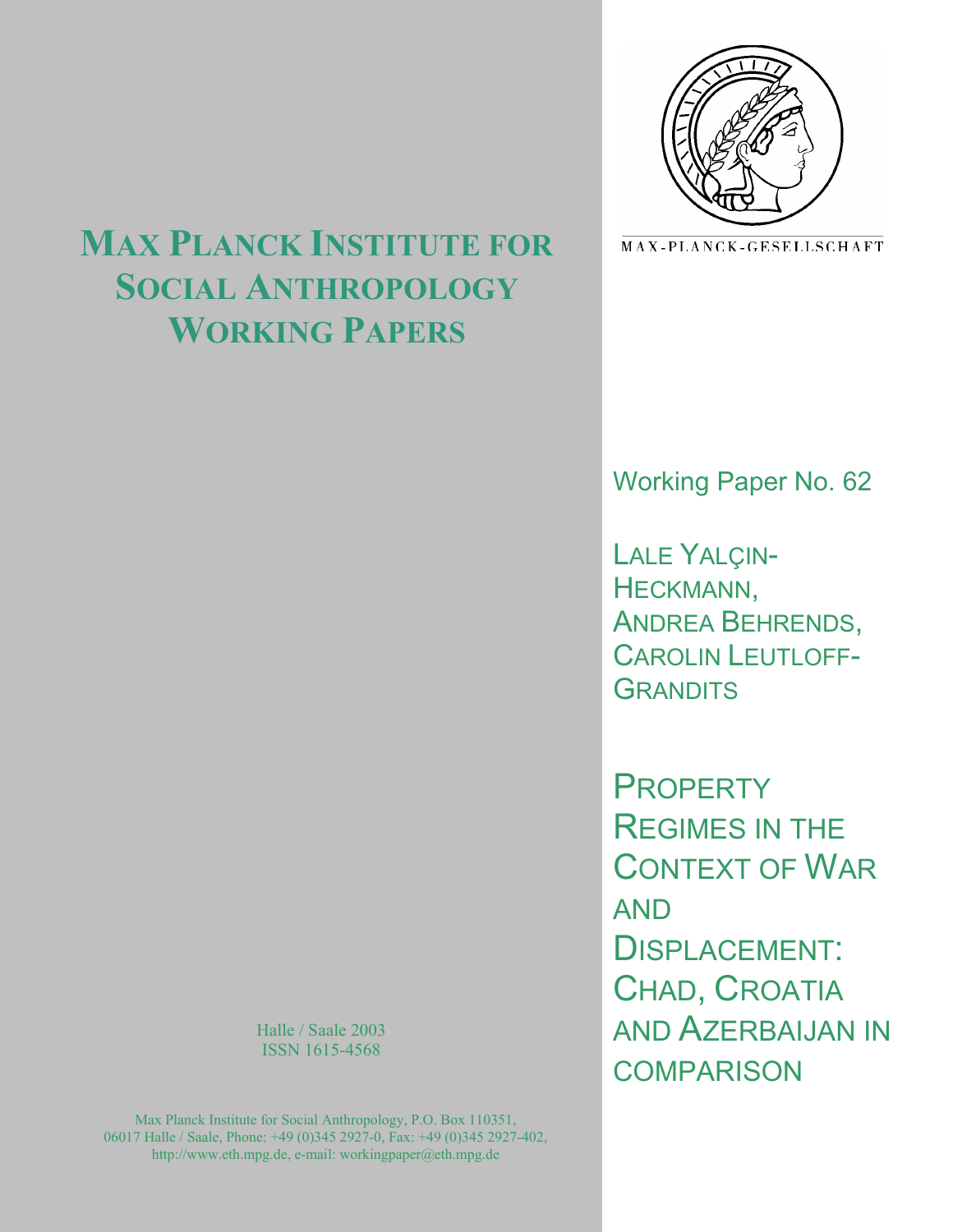## **Property Regimes in the Context of War and Displacement: Chad, Croatia**  and Azerbaijan in comparison<sup>1</sup>

*Lale Yalçın-Heckmann, Andrea Behrends, Carolin Leutloff-Grandits2* 

## **Abstract**

 $\overline{a}$ 

Property regimes are about people and relations among them as well as about values and norms and their enforcement. Surprisingly, these have been discussed primarily within ordered and peaceful political contexts. In this paper we discuss three case studies where war, violence and displacement have been impinging upon property regimes. We explore the effects of war and displacement on the norms, values and practices of property and look at consistencies in the ways property relations and practices are shaped in conflict situations. The discussion of these issues starts with case studies from Chad, Croatia and Azerbaijan, goes on to display the specificities of violence and displacement in each case, and ends with a comparative discussion of how notions of land and housing as territory, as a scarce resource or as an economic resource are articulated differently under different experiences of violence and displacement.

<sup>&</sup>lt;sup>1</sup> This paper is based on research carried out in Chad (Andrea Behrends, in 2000-2001), Croatia (Carolin Leutloff-Grandits, in 2000-2001) and Azerbaijan (Lale Yalçın-Heckmann, in 2000-2002) and addresses some of the issues of the authors' respective projects at the Max Planck Institute for Social Anthropology. The paper has been developing since 2002, first as a comparison of the Croatian and Azerbaijani cases for a brief paper at the AAA meeting in New Orleans in 2002. We had numerous readers and commentators on the paper and on its numerous versions; most recent comments have been made by John Eidson, Chris Hann, Bettina Mann and Frances Pine. Keebet von Benda-Beckmann provided the final thorough critical reading; we extend our thanks to all of them.

<sup>&</sup>lt;sup>2</sup> Lale Yalçın-Heckmann (Tel: +49-345-2927226, Fax: +49-345-2927502, e-mail:  $\frac{1}{2}$  valcin $\frac{a}{a}$ eth.mpg.de), Andrea Behrends (Tel: 49-345-2927122, Fax: +49-345-2927502, e-mail: behrends@eth.mpg.de) and Carolin Leutloff-Grandits (Tel: +43-316-723616, Fax: +49-345-2927502, e-mail: leutloff@eth.mpg.de) all at Max Planck Institute for Social Anthropology, PO Box 110351, 06017 Halle/Saale, Germany.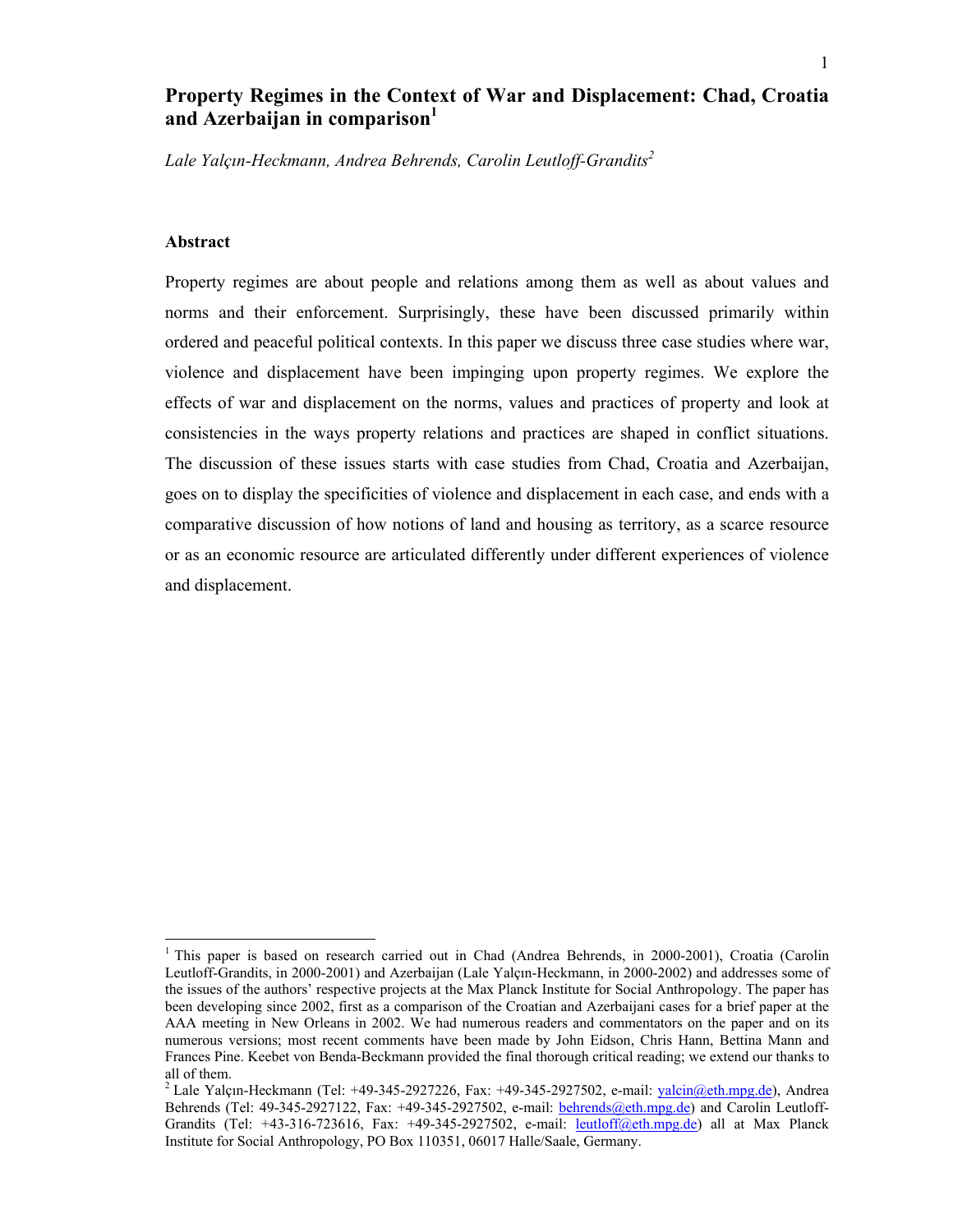## **Introduction**

It has long been agreed in anthropology that property relations are social relations among people with respect to things (Malinowski 1965, Davis 1973, Hann 1998, Hunt 1998). In his revisit to the concept of property relations Chris Hann underlines the importance of looking at property relations using the term in a broad sense, since they are about "the total distribution of rights and entitlements within the society, of material things and of knowledge and symbols" (Hann 1998: 34). Seen from this perspective, property relations have been described using the metaphor of "bundle of rights", that is, they entail separable rights and obligations over certain objects, knowledge and symbols, of usage, transfer, ownership and inheritance. Katherine Verdery points out another dimension of property relations and states that "a property regime entails determining *who* (what kind of actor) *should* have what kind of access (through what sorts of relations) to what sets of values and how these 'shoulds' are to be enforced" (Verdery 2000: 96; italics in original). In other words, property regimes are about people and relations among them; about values and norms and their enforcement.

 The complexity of property relations and the problems of methodology in analysing property relations have been elucidated among others by Franz and Keebet von Benda-Beckmann (1999). They draw attention to the fact that the existing categories in social, economic and legal studies used for the analysis of property are inherently "connected to specific social and economic functions", and that these categories assume the supremacy of the economic function of property. This cannot be generalised for all societies. Since property relations "become manifest in different kinds of social phenomena" (F. and K. von Benda-Beckmann 1999: 20ff), the authors suggest analysing them using four analytical categories: "cultural ideals and ideologies, more concrete normative and institutional regulation, social property relationships, and social practices" (ibid: 22, 29-35).

 In his extensive study of property relations within economic anthropology, Robert Hunt has already indicated an important shortcoming of the common framework used for understanding property: "Our folk system of thinking about property is anchored in the peace of the jural system: the jural system is about peaceful resolution of disputes. Violence is defined as disorder. In consequence we are not usually attuned to thinking about property in the context of violence" (Hunt 1998: 16). The specific question we raise in this paper, hence, is what happens to property regimes in a situation of war and forced displacement? Wars may be considered "forms of domination", as some have argued (Reyna 1994), or they may be inherently interconnected with economies, as others have proposed (Lutz and Nonini 1999), yet all those actors, relations, norms and values which are part of a social system and a political economy and are articulated in property relations among others will be largely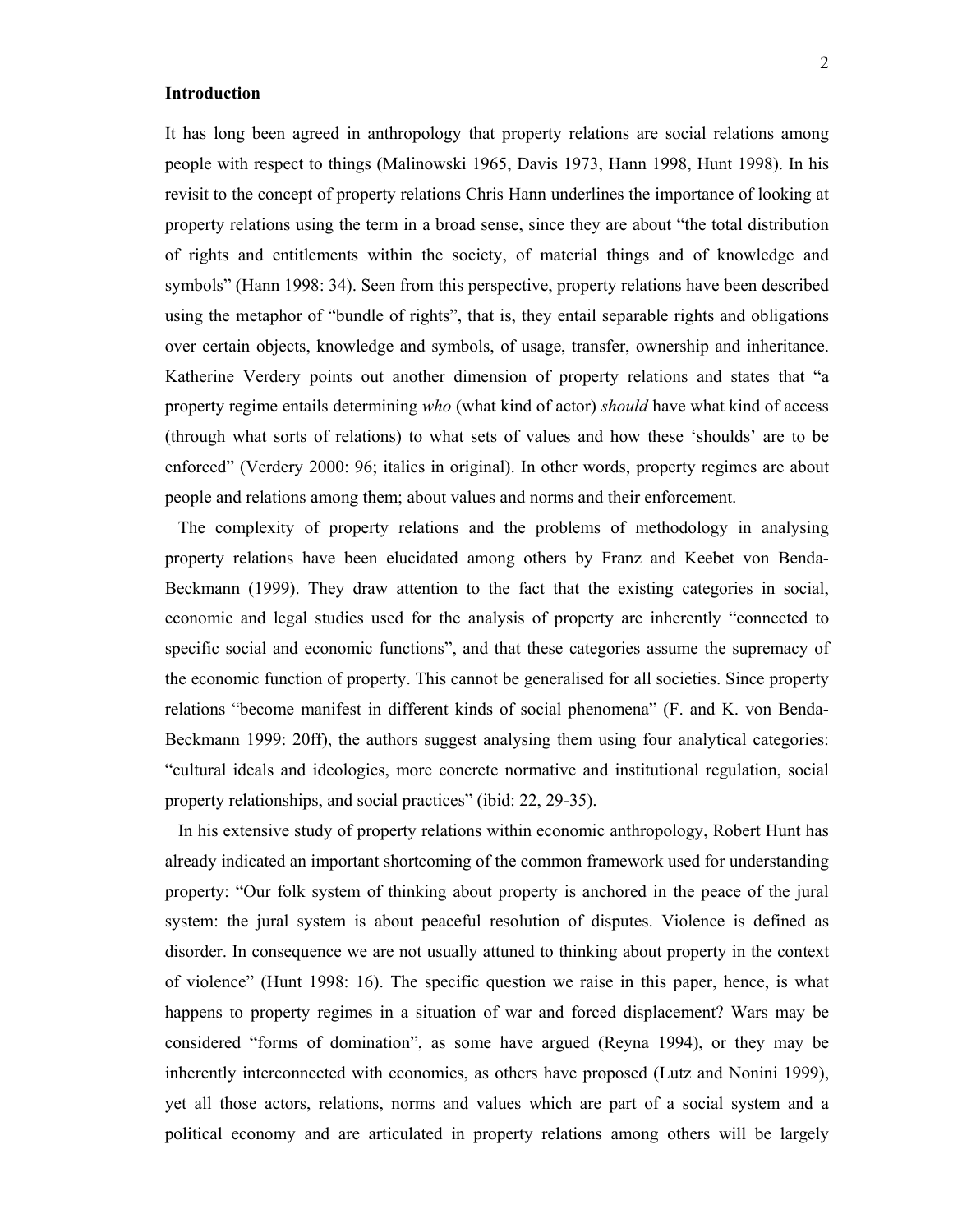ruptured if subjected to a war situation. In situations of war the 'whos' and 'shoulds' as well as the social practices mentioned by Verdery and the von Benda-Beckmanns above would all be redefined and the property regimes would ultimately be recast. Our working hypothesis, therefore, is: In a war situation property regimes are restructured in a consistent manner. The consistency we primarily seek in the ways war and displacement relate to the differentiated treatment of the rights over property, and to the development of differentiated discourses and interpretation of territory and land. Furthermore we will look if there is consistency in the ways in which losers and winners in war relate to property and if so, to which types of property. By comparing three different countries, therefore, we hope to see if the way(s) property regimes are affected by war situations can be generalised.

 In our comparative and explorative analysis dealing with property regimes in conflicts, war situations and post-displacement, where we have to consider violent ruptures and contestations as well as norms and social practices, the four layers of analysis suggested by the von Benda-Beckmanns (1999: 22) are incorporated into the first two headings with which we chose to proceed our discussion:

- I. States and the Localities of Displacement
- II. Society and Political Economy
- III. Scales and Types of Violence, Destruction and Conflict
- IV. Emerging Property Regimes

The first two headings are meant to cover the ethnographic background and a selection of topics from the cases under study. The next two headings address the comparative issues. From the layers suggested by the von Benda-Beckmanns, we discuss "cultural ideals and ideologies" and "normative and institutional regulations" under the heading "States and the localities of displacement", and "social property relations" and "social practices" under the heading "Society and political economy". Such a modification of analysis is necessary in order to account for the rupture through violence and to assess the emerging character of property regimes. The aim remains, following the von Benda-Beckmanns, to show how these layers are interwoven into one another, to what degrees the layers are harmoniously related or opposed to one another (ibid.) but also to show how they are disrupted by violent conflict and displacement.

 The cases we will discuss are from Chad (Andrea Behrends), Croatia (Carolin Leutloff-Grandits) and Azerbaijan (Lale Yalçın-Heckmann). In some ways these cases differ immensely from one another: Chad is one of the world's poorest states, is and has long been a "Third World" country; it has been experiencing natural disasters and violence for decades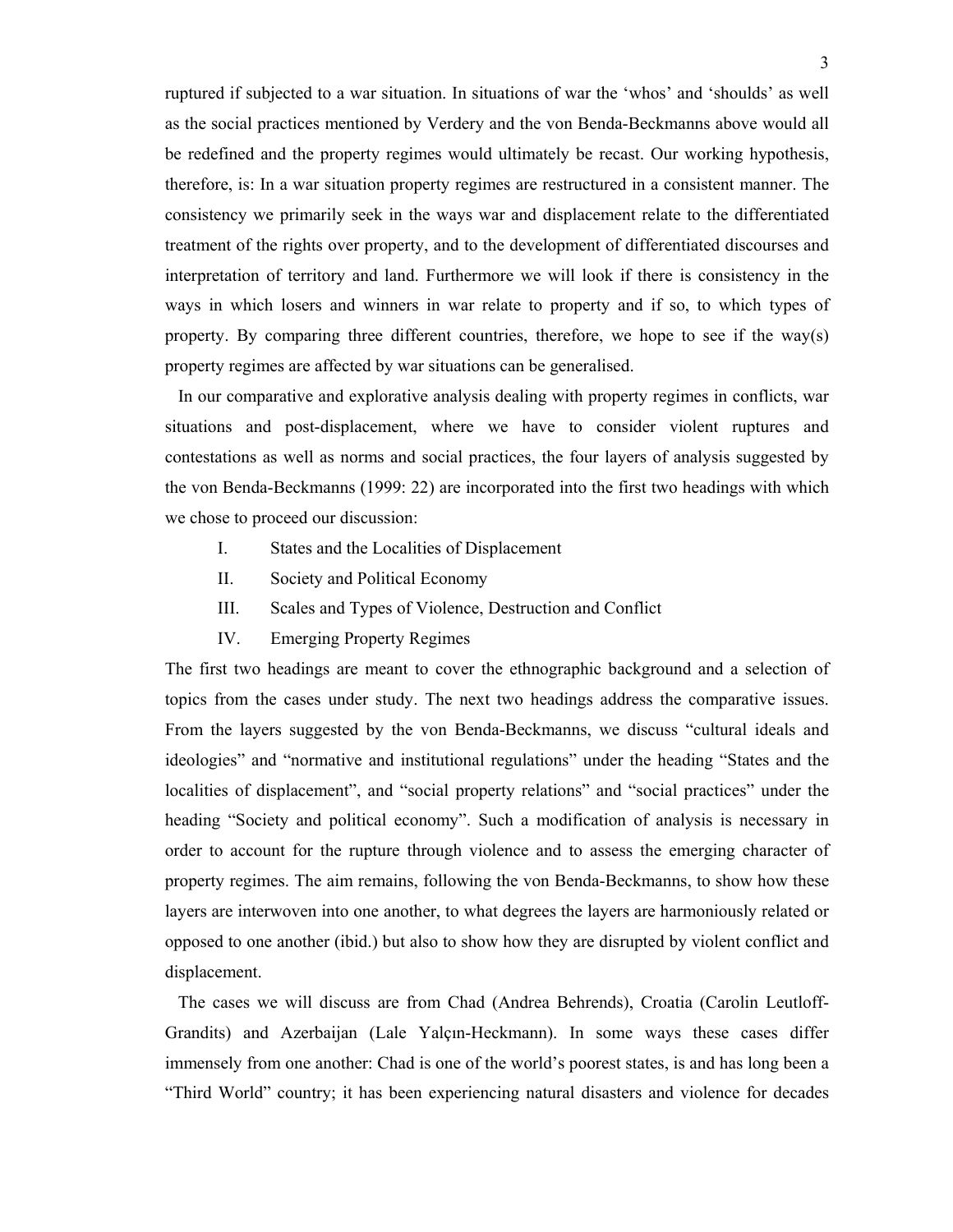and in a sense much longer, if one includes pre-colonial raiding and slave trading.<sup>3</sup> Croatia, as part of former Yugoslavia, and Azerbaijan, as a Republic of the former Soviet Union, were part of the socialist "Second World" and as such each had a self-image of being a part of the "developed World", and being even in competition with the "capitalist West" in terms of development and civilisation. Socialist Yugoslavia again shared many similarities with Western European states and societies, with industrialised, even if dependent, economies and with relative stability until the end of the Cold War. In other ways, however, in all these countries the people have shared similar significant and dramatic experiences of violence and war, internal and external flight, economic decline, especially since the 1990s, and dependency on external actors. Even if these cases may be difficult to compare in their details, we are encouraged by the path followed by other scholars such as Pauline Peters (2003) who strongly recommends such comparative approaches across continents and different political regimes going beyond the local embeddedness of property regimes.<sup>4</sup>

 The case studies we compare here are based on studies of regions not necessarily typical of the countries they are part of; nor are the conflicts the three countries have been experiencing easily reducible to a single model. Moreover, we are comparing two predominantly rural (in Chad and Azerbaijan) and one primarily urban region (in Croatia). That is why, for instance, even if we compare property regimes in general, the subject matter in Croatia is more one of housing property and access to this type of property while in Azerbaijan and Chad the access to land for agriculture and pasture is more important. Nevertheless, despite the regional focus and the differences in terms of the significance of one type of property over the others, the cases are useful for focusing on the theoretical issue of the meaning of property as territory and as an economic resource in war situations. The fact that land is not only a factor in production and the economy (as argued in capitalist and socialist theories) but also has symbolic and non-economic meaning as territory has been emphasised in studies on localities, space, identities, state formations and war. We would like to refer to both of these debates, i.e. land as an economic factor and land as territory, without necessarily assuming an inherent

 $\overline{a}$ 

<sup>&</sup>lt;sup>3</sup> The long term natural and manmade disasters in Africa have been described, for instance, by Benjaminsen and Lund as causing deeply embedded uncertainties, affecting the notion of and attitudes towards property: "Uncertainty is a key feature when people engage in efforts to organise power and authority, when they negotiate property and when they invest labour, skills and capital in production" (Benjaminsen and Lund 2001: 10).

<sup>4</sup> Pauline Peters, in a paper presented at the conference on "Changing Properties of Property" at the MPI for Social Anthropology in Halle/S. (July 2003) titled "Beyond Embeddedness: A Challenge Raised by a Comparison of the Struggles over Land in African and Postsocialist Countries" encouraged anthropologists to engage in debates with economists, political scientists and area specialists over questions dealing with property regimes by emphasising not only the "contingency, flexibility and negotiability" of embedded cases but also by bringing forth similarities beyond differences of history, culture, climate and types of production, especially by focusing on the winners and losers of property regimes and showing the processes that limit the negotiability and flexibility in these systems. See also Peters (2002) and other contributions to the volume edited by Juul and Lund (2002), which deals with the possibilities and limits of "negotiating property in Africa".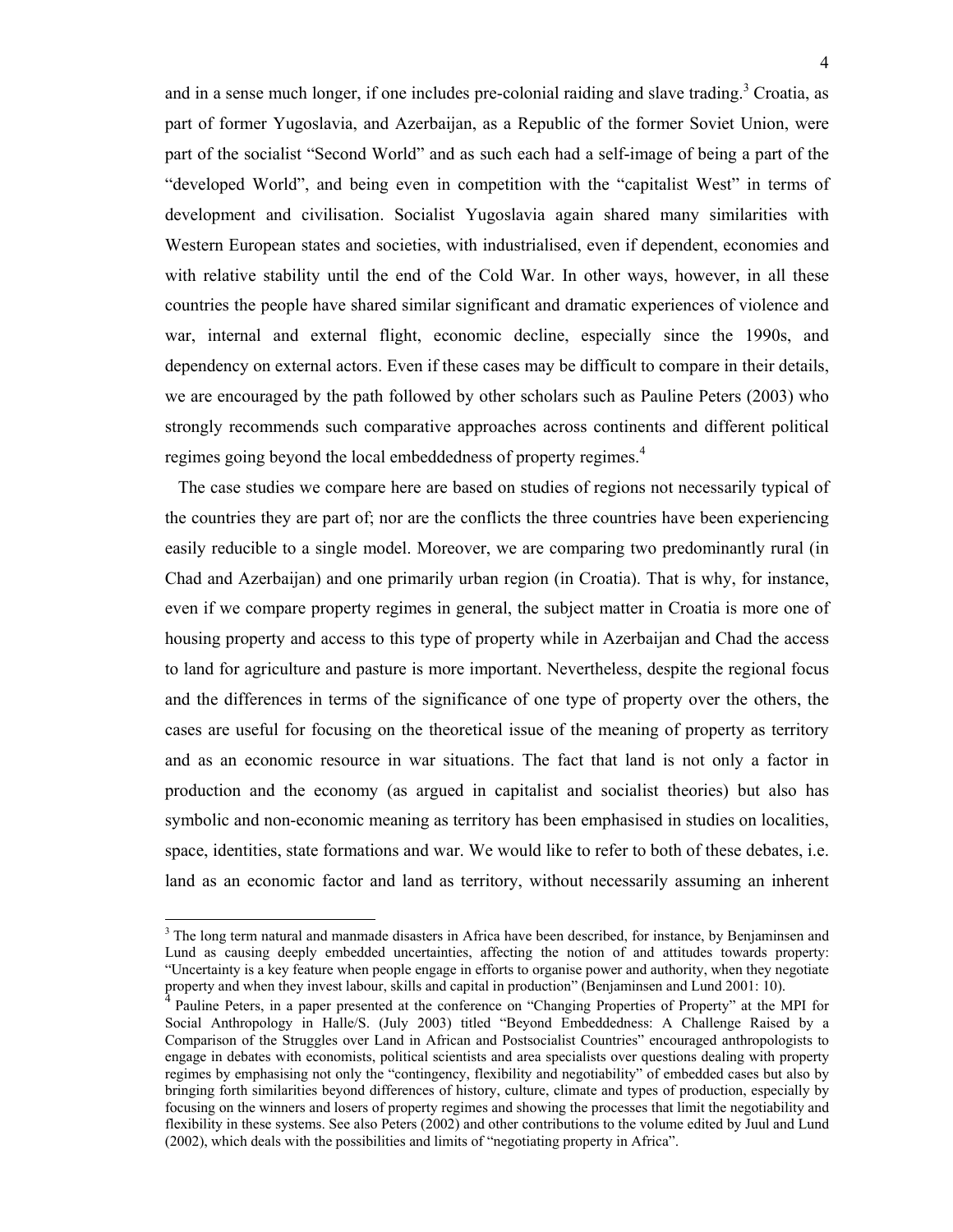opposition between the symbolic and economic values of land. More specifically, we concentrate on those instances when and where the symbolic meaning (territory) seems to carry more weight than the economic value (land). In cases of displacement and loss of land, where, when and for whom does the symbolic value of land seem to prevail over its economic value? And what does this say about the meaning of land in property regimes in general?

### **I. States and the Localities of Displacement**

In the following section we provide background information on the regions of study in Chad, Croatia and Azerbaijan. The themes covered range from a general introduction to the history and politics of the respective states, the general demographic and socio-ethnic structures of and change in the region, to a synopsis of the development of property regimes in these countries and regions.

## **Dar Masalit, Chad**

#### *The History of the Region*

The research site of Andrea Behrends lies in Central Africa, in the Chad-Sudanese border region of Dar Masalit, around the border town of Adré. In her research on ethnic conflict and integration, she concentrates on emergent power relations and social change after recent refugee movements from the Sudan into Chad. Historically, this particular region was characterised by its position as a buffer zone between two powerful sultanates: Darfur, today in the Sudan, and Ouaddaï, today in Chad. The people who originally inhabited this region, the Masalit, a sedentary farming group, kept shifting their loyalties between these two powerful neighbours. Even today, they regard the border less as a barrier between the two nation-states, than an opportunity for gaining safety during the continuing upheavals, rebellions and fighting which have been taking place on either side of the border over the last decades.

In the colonial period of the late  $19<sup>th</sup>$  and early  $20<sup>th</sup>$  centuries, the situation in Dar Masalit was influenced by the population's struggle against the French; by international agreement the region of the Sultanate of Dar Masalit was assigned to the British after 1912. It was then that the fourth Sultan of the Masalit ceded the western part of his country to Chad, which was at that time under French rule.

 The border region between Chad and the Sudan has been controlled by Chadian and Sudanese military under changing regimes since independence from British-Egyptian and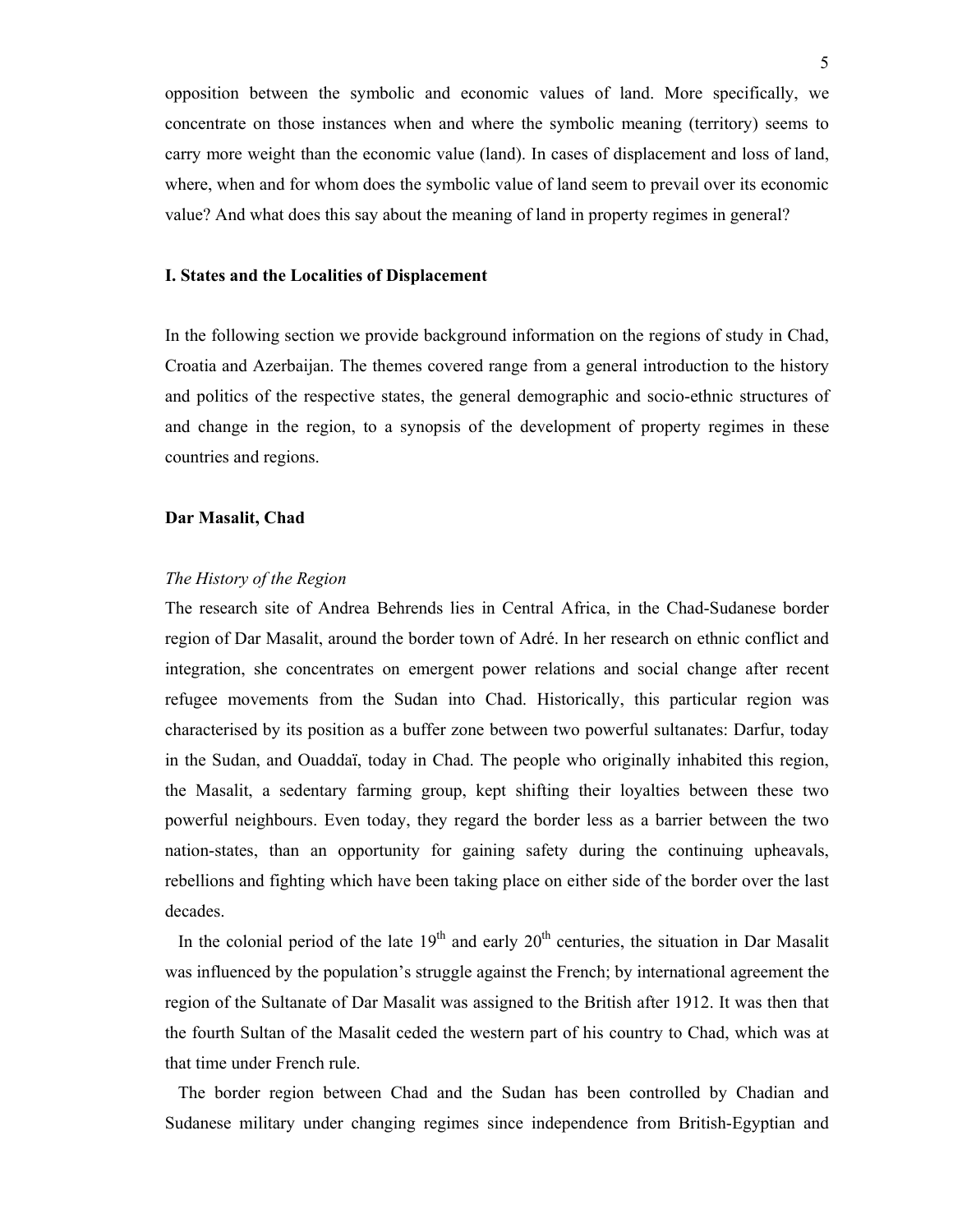French colonial rule (1953 in the Sudan and 1960 in Chad). But the local people have continued to cross the border back and forth looking for work during the dry season or in cases of famine and violent conflict. Although nominally democratic, Chad has remained under the control of the state military forces, which consist almost entirely out of soldiers from the president's own ethnic group. The Sudan is characterised by its fierce racist politics and policies of Arabisation, which led to civil wars. Today there exist separatist groups in the south and there is an urgent need for international involvement to deal with the Sudanese state's neglect of the west of the country. The neighbouring states of Chad and Sudan and their respective national governments are and have been connected by political interests, as well as local border trade, which is regulated by military forces, traders and rebel groups.

 Local, national and international actors have taken interest and participated actively in the political and economic processes of this border region. International agencies such as the United Nations High Commissioner for Refugees (UNHCR) and the World Food Programme (WFP) first intervened in the region during the drought and famine periods of the early 1980s. Famine as well as violence instigated by the military caused large population movements from Chad into the Sudan during the late 1980s. In 1990 today's president of Chad, Idriss Déby, initiated a coup d'état from Western Darfur in the Sudan via this border area down to the Chadian capital of N'Djamena about 1000 kilometres to the west. Thereafter, the situation in Chad more or less stabilised, and the UNHCR returned to the region in 1998, this time working on the Chadian side to help refugees fleeing the violence and war on the Sudanese side of the border.

## *The Social and Ethnic Groups in the Region*

The refugee movements were caused by continuing clashes in the border region, which probably have their origins in conflicts between farmers and herders over wells and grazing/farming land, but which have been aggravated, as many observers state, by the present Sudanese government's policies. The latter favour the Arabs over the autochthonous groups such as the Masalit, the Fur, the Zaghawa and others in local politics in matters of access to political office and distribution of land, among other aspects. The three main groups of actors in the Western Darfurian conflict are a) the autochthonous "African", primarily sedentary and farming groups; b) the "Arab" settlers, who began inhabiting the area some fifty years ago due to droughts in their home area further to the north and who are still primarily cattle and camel herders; and c) Arab "militia", armed gangs of nomadic horsemen. The militia are not from the region they attack and are thus not familiar to the people of the region. The Masalit stated that the attackers were brothers of those Arabs living in their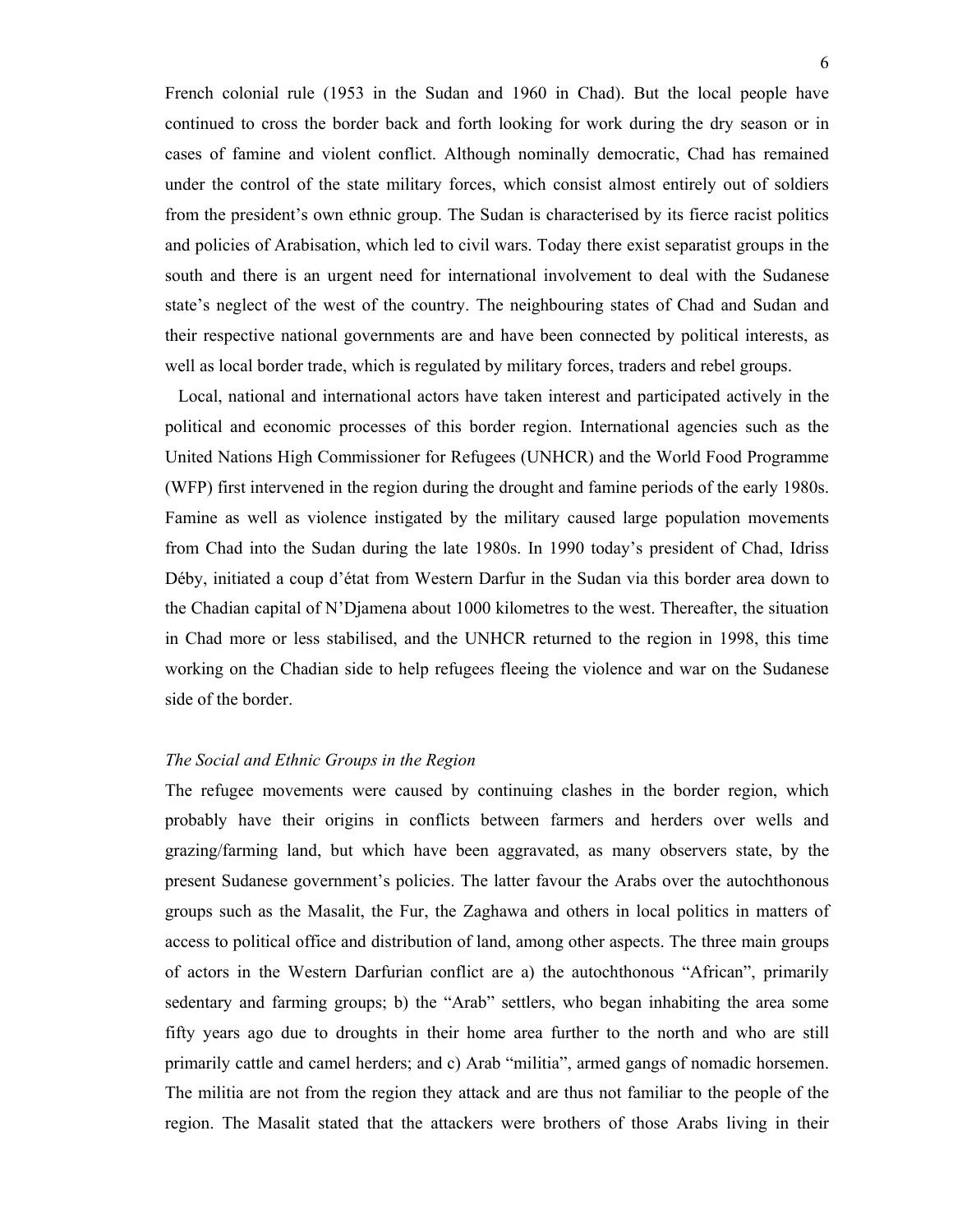neighbourhood, but came from further up north. Still, no-one could say where they actually came from. As the central Sudanese state could not control problematic areas of the country with its own military forces alone, the militia originally had the backing of the state, which equipped them with horses and guns. Later, however, they seem also to have begun acting more independently. Although the Masalit of the border region know that their settled Arab neighbours were not themselves the aggressors, they still have the impression that the Arabs hosted and helped the militia. Thus when the Masalit retaliated against the aggression of the militia, this was directed mainly at the settled Arab herders, forcing them to flee across the border as well. As a result, formerly cordial relationships between the Arab settlers and the autochthonous groups have come to an end.

 These groups vary in their relationship to the national states of Chad and the Sudan. The Masalit and other autochthonous groups in Western Darfur feel unwanted and hence a target of the Sudanese politics of Arabisation. Unlike the Sudanese regime, the present Chadian regime is not openly racist, but the Masalit still have a difficult position because of their assumed attachment to the former Chadian dictator Hissein Habré, who was ousted by the present president Idriss Déby in the 1990 coup d'état. The Arabs are favoured on the Sudanese side by the national and local government. In Chad they gained easier access to the local government, which, like the military, is made up mainly of ethnic Zaghawa, possibly because of their indirect support of the coup d'état, when they fought the forces of the former president Habré.<sup>5</sup> Today, banditry and armed conflicts are still frequent in the region and arms are traded back and forth across the border. The strong military presence on both sides of the border makes this very rural and seemingly peripheral region an area of central concern to both governments in terms of national security.

## *Rights to Land and Water*

 $\overline{a}$ 

Land ownership in Chad today seems to be based on the principle of "first come, first served". The colonial practice during the British-Egyptian era in the Sudan did not influence the then existing forms of ownership and inheritance; while in Chad, almost no signs of clanship, nobility or other former class structures are still visible today. There, at least in rural areas and villages, land ownership goes back to the founders of a village who then passed the land on to their children or gave it to new settlers. The land is used almost entirely for farming and housing, more rarely for herding cattle and goats. Farming is divided into millet farming on the sandy land of the country and dry season gardening in the riverbeds (*wadis*). These have

<sup>&</sup>lt;sup>5</sup> The Arabs fought Habré's troops not in order to help Déby, but because of conflicts between Habré's soldiers stationed in the area and their own people.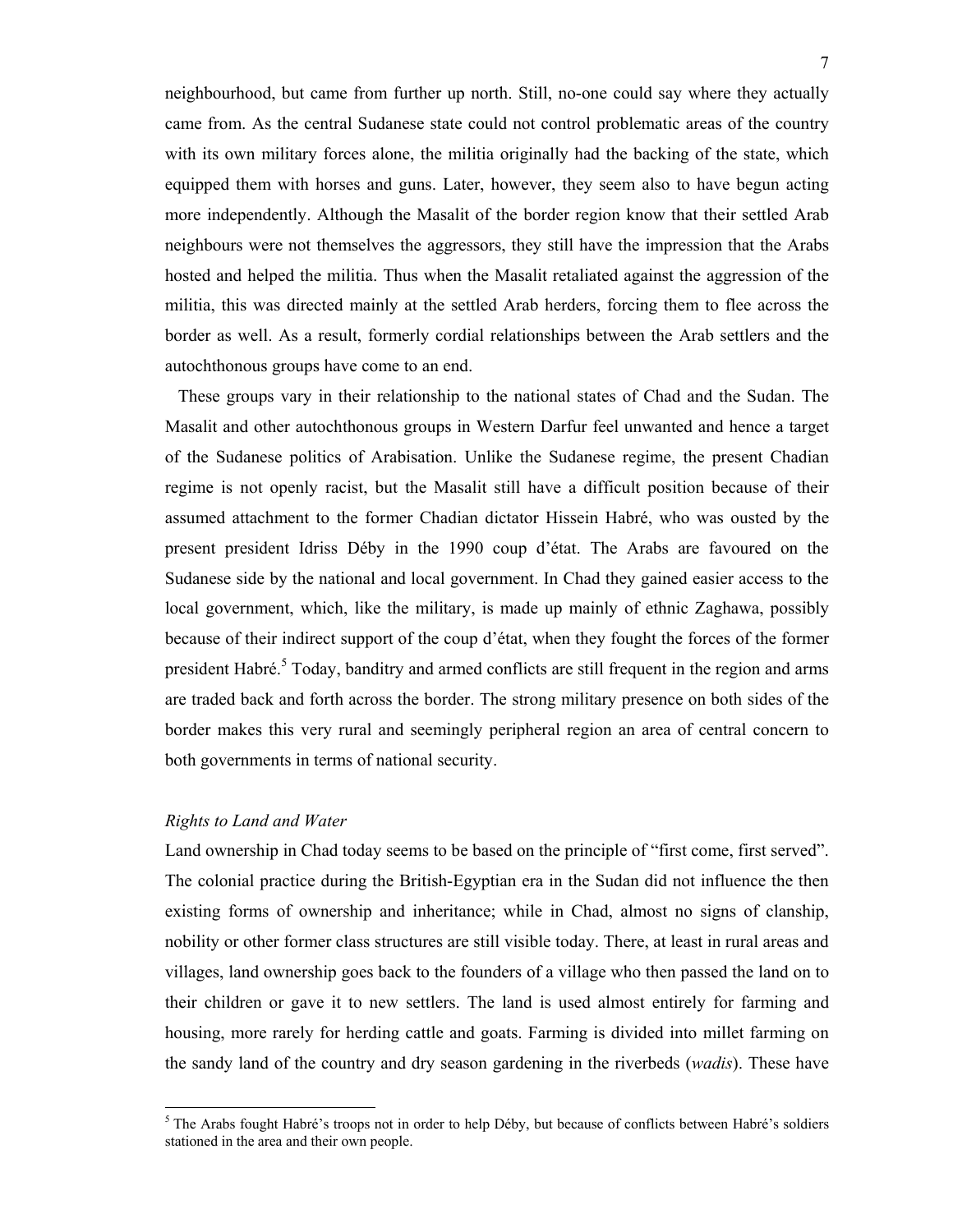water near the surface even in the dry season. Land in the *wadi* and land close to a village is generally of higher value than land farther away where the harvest can only be carried back to the village with much difficulty. It can be observed that the better allotments of land belong to the children of the first settlers and founders of a village; the land distributed to more recent settlers is mostly that which is further away. This was also the case for those refugees who came more recently to Chad from the Sudan and needed a place to stay. They went to the village chief or to the imam of the village and were given space for houses and fields.

 The Masalit have clear ideas about what land belongs to whom. Fields and houses are demarcated by trees or bushes; hills and valleys of the sandy savannah landscape also serve as markers of delineation. The land that was originally owned exclusively by the farming population of the Masalit has recently been contested by incoming, formerly nomadic groups. About fifty years ago, a large number of Arab groups, who in the past came only during the dry season to the Masalit region, started to settle in close vicinity of the Masalit villages. They were given space for their houses, $6$  small fields, and most of all, shared access to watering holes for the cattle they brought along. This land was further away from the best farming land and from the fertile riverbed gardens, on the sandy hills and dry plains which the Masalit did not value much for farming. Masalit and Arabs have been living together thus without the latter claiming any ownership rights to the land; they have been content with their use-rights. The Masalit said that they always knew who was living on their land, and if the Arabs left, the use-rights land would automatically revert back to them. Recently this implicit agreement was contested, when, after a new outbreak of violence in 1995, the Arabs had the ruling subprefect declare the land on which they were settled as belonging to them. The Masalit do not regard this declaration as valid, but this conflict has as of yet not broken out openly.

 The sub-prefect is the governmental authority responsible in matters of conflict over ownership or use-rights of land. Local land matters normally do not reach an authority higher than the level of the prefecture. But if a conflict does reach these authorities, the central government becomes immediately alert, since the situation on the international border makes the area sensitive to central politics. Any rebel movement or trade in arms is a potential threat to the regime, and thus political instances ruling the region are particularly close to the

 $\overline{a}$ 

<sup>&</sup>lt;sup>6</sup> Both the Masalit and Arabs live in houses made of branches and millet straw; the Arabs also use branches and plastic covers for their temporary houses. They all build their houses, which do not cost much, themselves. The land for building the house is usually given within the community, without discrimination of one group or the other. The Masalit tend to live in compact settlements, but on larger plots of land. The Arabs live more closely together, but as segregated groups according to family and clan. They need and have more space around their houses in accordance with their pastoral economy and tradition of animal husbandry. From the outside the houses of the two groups are hard to distinguish, but inside the Arabs display all their wealth, while the Masalit' houses are rather functional. Although houses are definitely for individual property, Behrends has not come across a case in Dar Masalit where this ownership was contested, except maybe in cases of internal family conflicts.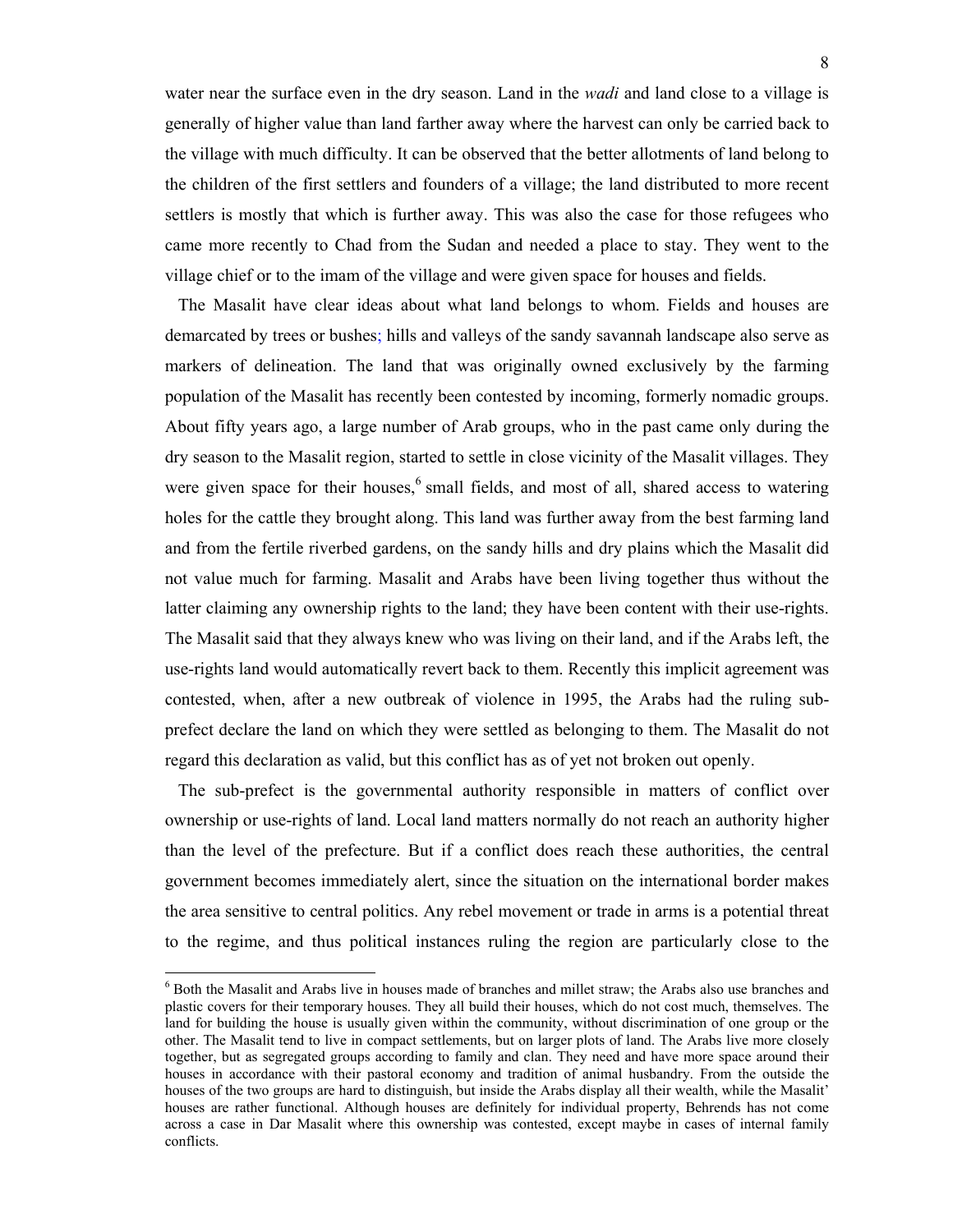president and his lineage. This became obvious when the first prefect of the recently installed prefecture of Asoungha, to which Dar Masalit belongs, tried to settle a land dispute between a Masalit and a Zaghawa. Being himself Masalit, the prefect was immediately transferred to a prefecture close to the Chadian capital N'Djamena, and replaced by a Zaghawa. Now both the prefect and sub-prefect are Zaghawa. The Masalit perceived this move as impinging substantially on their rights as Chadian citizens and they turned to international agencies active in the region for better protection. The Arabs, on the other hand, do not approach international agencies in the same way as the Masalit do; they continue to have faith in the sub-prefecture.

#### **Knin, Croatia**

#### *The Region after the End of the Socialist Era and during the Yugoslav War*

After the collapse of socialist Yugoslavia in 1990 and the declaration of Croatia's independence in 1991, the Republic of Croatia, by its constitution a parliamentary democracy, was ruled by the Christian Democratic Union (HDZ) with the authoritarian president Franjo Tudjman at its head until 1999. Croatia's independence coincides with an ethnic war between Croats and Serbs, which primarily affected the ethnically mixed regions of Croatia and lasted from 1991 to 1995. Carolin Leutloff-Grandits' research took place in the region around Knin, which today falls within the boundaries of the new Croatian state. In 1990, extremist Serbs in the region of Knin started to revolt against the newly elected nationalist Croatian government and in 1991, with the increasing help of the Yugoslav National Army, established the (internationally never recognised) "Republic of Serbian Krajina" in this ethnically mixed region with Knin as its capital.

 Serbian militia and private individuals violently expelled the Croatian population from the region and looted and destroyed much of the Croatian housing and property. At the same time, many Serbs were forced to flee from the Croatian held territories; their houses being destroyed or occupied. In August 1995 the situation changed drastically when a Croatian military offensive prompted the flight of some 200 000 Croatian Serbs – almost the entire population of the so-called Serbian Krajina – to Yugoslavia or the Serbian Republic in Bosnia. Hence, the Krajina was reintegrated into the territory of the Croatian state.

 Under the nationalist government of Tudjman in post-war Croatia, corruption spread and an economic crisis developed. The economic and social problems were especially severe in the former war regions. Nearly all factories and shops in Knin and the surrounding area had been closed down or destroyed. In 2000, over 60 percent of all the inhabitants of Knin were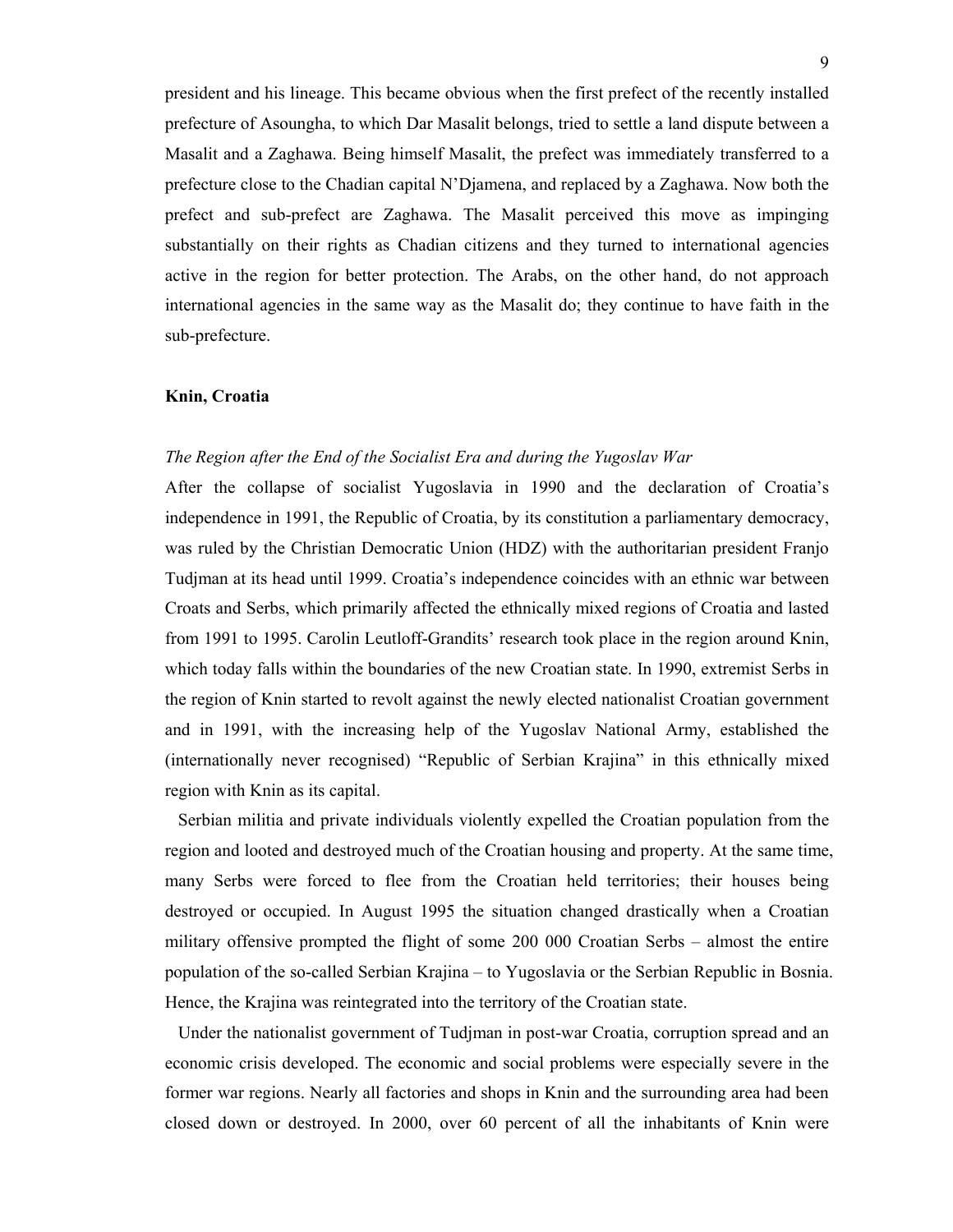officially registered as unemployed and dependent on welfare payments. The social and economic problems throughout Croatia were among the main reasons why the HDZ lost credibility. After the death of the autocratic president in 1999, the nationalist Croatian Democratic Union lost the election the following year, being defeated by a coalition led by the former communist party (SDP).

### *Property under the Socialist and Postsocialist Regimes*

During the socialist period, Serbs and Croats in the region of Knin as elsewhere in the Socialist Republic of Croatia enjoyed the same citizenship and property rights. Compared to other socialist countries, private property was far more widespread in the Yugoslav republics. Collectivisation of land was not as widespread and most land remained in private ownership. Beside the categories of private and state property there existed a category of "socially owned property" (*drustveno vlasnistvo*). This category was unique to socialist Yugoslavia and tightly interwoven with the right to self management (*samouprava*) of firms and factories. Socially owned property was very important for such firms and factories, which included apartment blocks in urban areas used by the workers of the respective enterprises. During the socialist period, access to use-rights for such flats was bound to the workplace. Although people never received full ownership rights, the use-rights to these flats were extensive, long-term and could even be inherited. In rural areas socially owned property was rather marginal. Most housing property was privately owned despite the fact that socially owned property was ideologically more acceptable.

 After the dissolution of socialist Yugoslavia and the outbreak of war in Croatia, private houses, socially owned flats, land and other forms of property became highly contested objects of violent conflict between Serbs and Croats all over Croatia.

 After the reintegration of the Krajina into the Croatian state in 1995, the region continued to be devastated by acts of violence, mainly directed against Serbian property and against the few ethnic Serbs who did not flee. Many houses were set on fire or were bombed and even more were looted. In the repatriation action, about 70 percent of the Serbian property in the former Serbian held territories was damaged by Croats in acts of revenge. At the same time, the Croatian nationalist government passed laws on housing rights, granting Croats temporary use-rights to abandoned private Serbian houses and socially owned flats. In order to "diminish the consequences of war", to "ease the rapid return of Croats who were expelled between 1993 and 1995" as well as to "ease the new settlement of Croats" in the former Serb occupied regions, the Croatian state encouraged different groups of citizens from the Republic of Croatia to settle in the area (cf. Narodne Novine. Official Gazette of the Republic of Croatia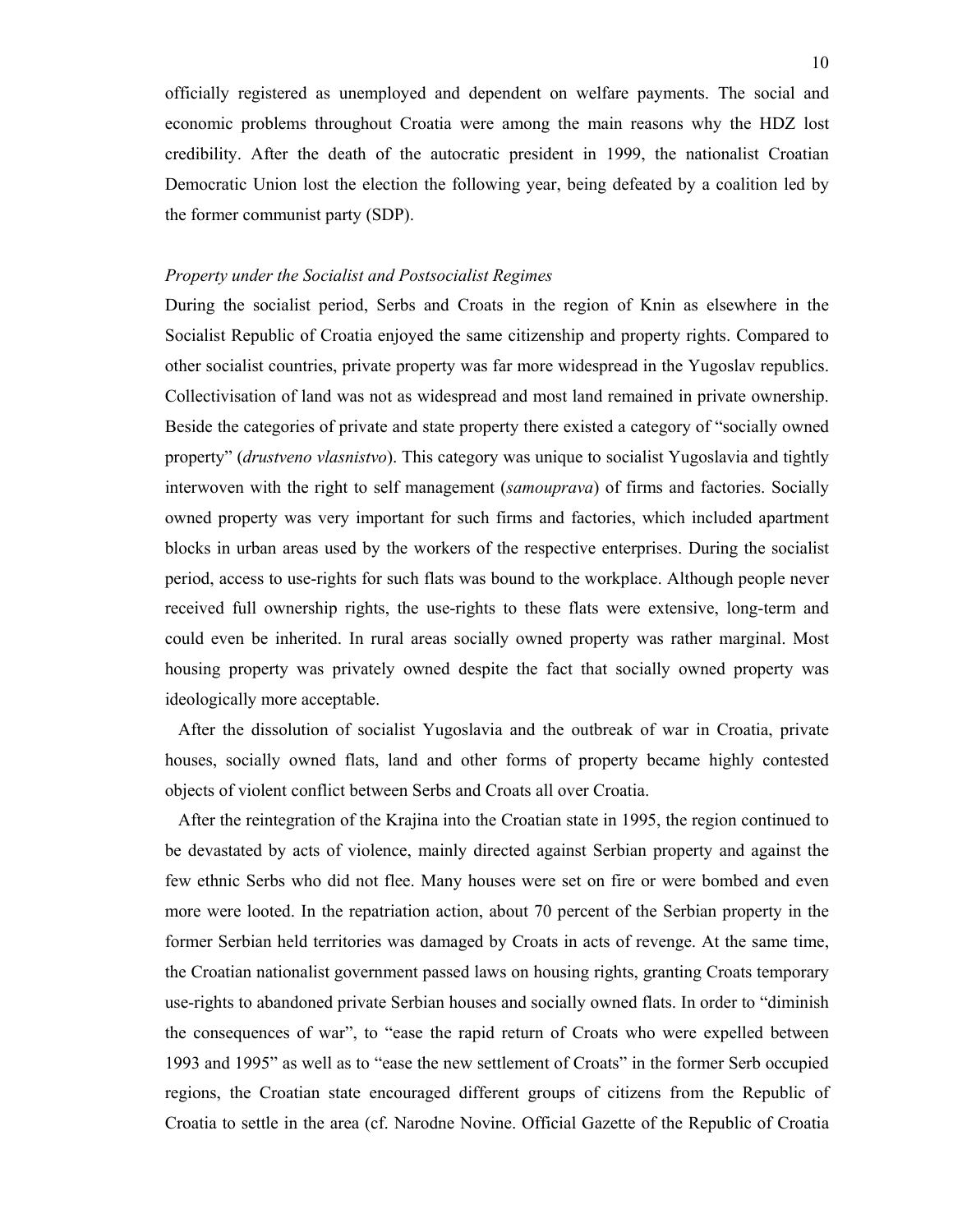4471996, pp. 1616-1622). These were experts from all regions and professions, who were to contribute to the rapid economic development and reconstruction of the region, unemployed citizens, citizens who wanted to solve their own housing situation, Croatian immigrants and returnees from abroad and Croats from Serbia, Montenegro and Bosnia-Herzegovina who decided of their own free will to settle in Croatia (expecting that they would receive Croatian citizenship). Media campaigns were launched to encourage Croats to move into the former war regions. Soon after, many young Croatian families, notably war refugees from Bosnia-Herzegovina, moved in great numbers to Knin. Altogether about 20 000 houses (some with land) were occupied in the former Serbian held territories by the Croats from other regions. This meant Serbs hardly had any possibility of returning.

 The new Croatian government was put under international pressure and finally committed itself to economic reforms and the return of Serbs to their home-regions in southern Croatia. The repossession of property and the revitalisation of the local economy were key factors in this process. Mainly due to this pressure by international organisations, a return programme for Serbs was launched in 1997. This programme entailed the revocation of the laws mentioned above and included procedures through which Serbian property could be returned to its owners while Croatian settlers would receive alternative accommodation. However, implementation was still slow; neither the national nor the local government showed any political will to act against the unlawful occupation and destruction of Serbian property as of 2000. Moreover, alternative accommodation for Croatian settlers remained in short supply.

## **The State and Internally Displaced Persons (IDPs) in Azerbaijan**

## *Postsocialist Azerbaijan and War during the first Decade of Independence*

The former Soviet Republic of Azerbaijan declared its sovereignty in 1991. Since then, with the exception of Elçibey, the leader of the national-democratic Popular Front, who was elected president in relatively free elections and held office for one year, all heads of state have had their roots in the Communist Party of the Soviet Union. Heydar Aliyev, a former member of the Soviet Politburo, became president in 1993. His ruling party, New Azerbaijan, has kept a tight reign on the country ever since. It is predicted that the authoritarian rule will continue under the new president Ilham Aliyev, the son of Heydar, who took power in October 2003 in elections that have been declared unfair and rigged by foreign observers.

 The slow economic and political transformation in postsocialist Azerbaijan is due to various factors. The democratic transition process was precipitated by changes in the political arena associated with the break-up of the Soviet Union, like the formation of the Popular Front led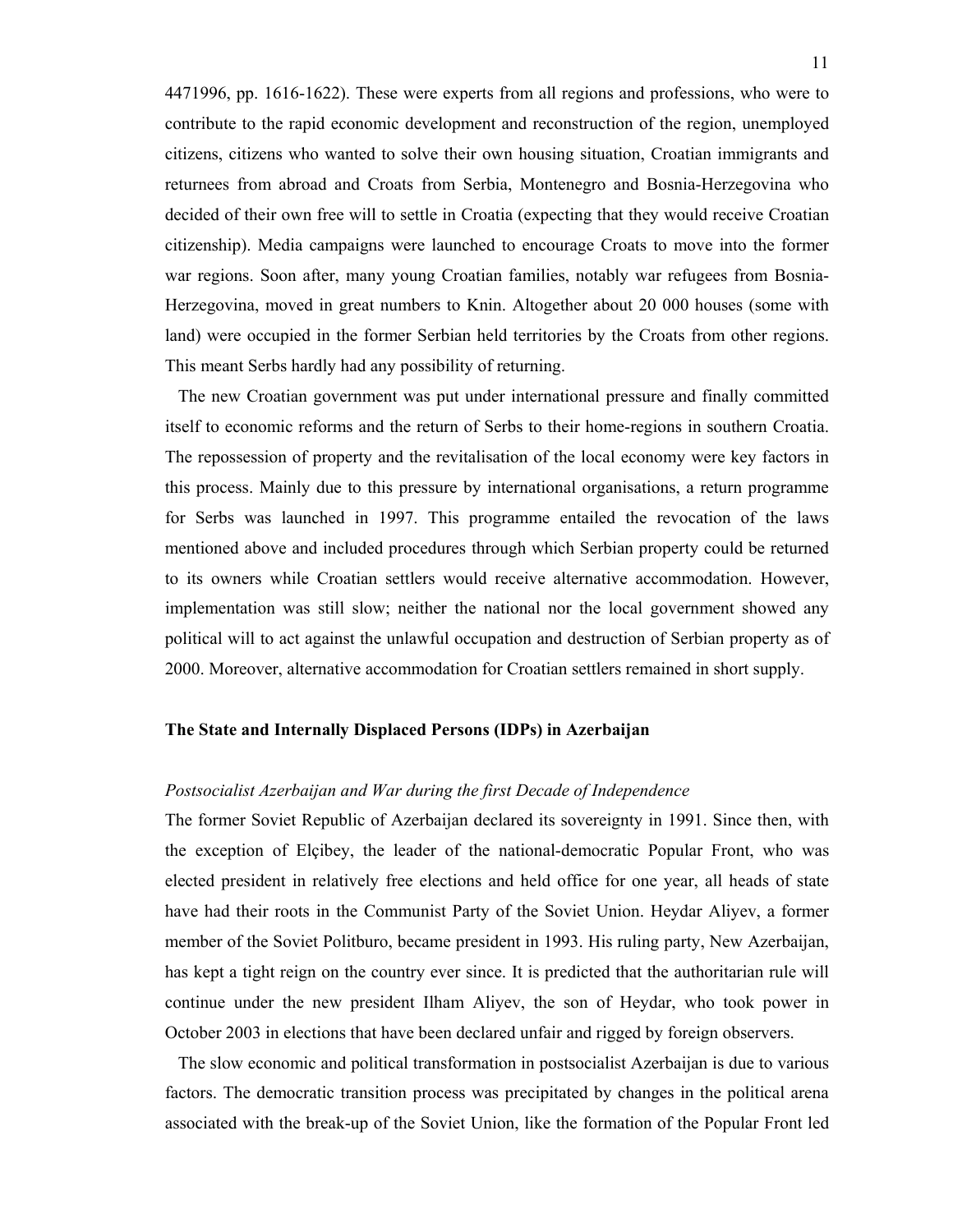by Elçibey and the conflict and outright war with Armenia and Armenians of Nagorno-Karabagh over the status of the Nagorno-Karabagh Autonomous Region, an enclave within the territory of Azerbaijan inhabited predominantly by Armenians. The war, which continued from 1992 to 1994, had far-reaching negative effects on the political and economic development of the newly independent state of Azerbaijan; it resulted in more than 18 000 casualties and more than a million refugees and internally displaced persons (IDPs) on both the Armenian and Azerbaijani sides. Despite many efforts at international mediation of the conflict, there appears to be no solution in sight, and the current status quo is based on the ceasefire agreement from 1994 and not on any formal peace agreement.

#### *Polity and Economy in Independent Azerbaijan*

Considering the rule of law and state power, "Azerbaijan shares similarities with other post-Soviet states, in that the executive branch unmistakably dominates at the constitutional level, while on a normative and real level, the president and his apparatus play the principal role. Parliament is limited in exercising its monitoring function as afforded by the constitution, owing to the dubious election processes and the utter domination of forces close to the president" (Motika 2002). The authoritarian nature of the government allows for little articulation of political opinion and although there are numerous and established political parties and NGOs, their influence remains negligible or minimal. Moreover, although the majority of the population on the whole accepts and wants a democratic system, in day-to-day political life, many tend to favour an authoritarian style of politics, which is perpetuated in the politics concerning the IDPs. Their status, rights and demands are articulated and implemented in an authoritarian style, through presidential decrees and with appeals to the president and the presidential apparatus.

 Political and bureaucratic corruption remains a severe problem, is recognised as such and is widely criticised within Azerbaijani society as well as the international community. "Transparency International, 1999-2000 ranks Azerbaijan as the fourth most corrupt country worldwide. (...) Only in rare cases is corruption fought effectively by way of a court ruling. Prosecution of corruption is also utilised to authorise the dismissal of high-ranking government officials, without affording them proper legal recourse" (Motika 2002).

 Like other postsocialist countries, Azerbaijan has been transforming its economy from the Soviet (command economy) to a capitalist (free market) system. With the collapse of the large enterprises that dominated the Soviet era, some small and medium-sized enterprises in the trade and service sectors have emerged. While transition and privatisation have been proceeding with different degrees of success and with various consequences, the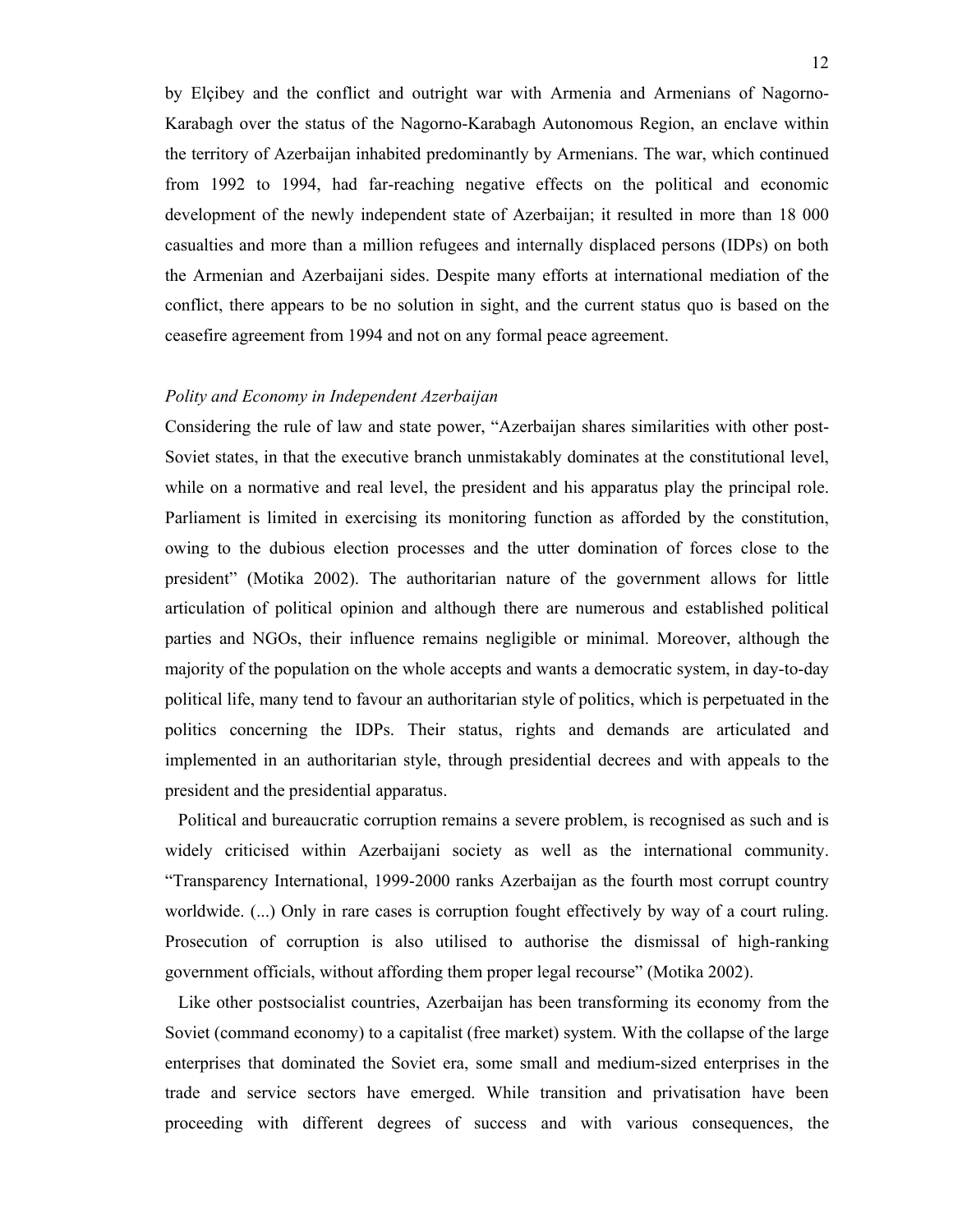implementation of economic and legislative reforms has been especially problematic. Economic development is "almost entirely confined to the energy sector (more than 30% of GDP 2001)" (ibid.). The energy sector thus gets all the attention, whereas agricultural production and productivity – despite the radical privatisation of land – have become marginal issues. International assessors such as the EBRD (European Bank for Reconstruction and Development) and the World Bank point to the income polarisation and poverty in the country: "According to official data in 2001, 49 percent of the population lived in poverty (unofficial data estimate up to 80 percent)" (EBRD, *Strategy for Azerbaijan. December 2002*, p. 4, cited in Motika 2002). Within this group, the IDPs are disproportionately represented. The deterioration of the social security system has aggravated the situation. On the whole and by regional standards, Azerbaijan had a reasonably extensive social safety net during the Soviet period. Presently it suffers from considerable under-funding and can fulfil its obligations in only a handful of areas. Healthcare is inadequate, at least for the poorer parts of the population  $-$  e.g. the IDPs  $-$  and pensions do not cover living expenses (ibid.). The privatisation of education and the underpayment or exclusion of women from certain sectors of the economy all add to the decline of social security standards in the country (Heyat 2002).

 Although it could be contended that the rural population is much less affected by poverty than the urban population, since it can find refuge in the largely privatised agricultural sector, the agricultural economy has changed from cash crop to mere subsistence production, and accumulation is not possible without family networks and money transfers from family members working abroad, for rural and urban population alike. "Equal opportunities exist in theory and are the normative role model owing to the egalitarian attitudes within the population. In practice, however, considerable restrictions do exist due to informal networks (nepotism), financial restrictions of access to education and widespread corruption" (Motika 2002). Transition problems like high unemployment, disappearing social security systems and decline in production combined with dire living conditions have resulted in high (labour) migration. According to some estimates, between 1-1.5 million Azerbaijanis live as temporary or permanent emigrants abroad, mostly in Russia and other former Soviet countries.

#### *Property Relations and the Research Site*

The war over the Nagorno-Karabagh region and the resulting occupation of 17 percent of Azerbaijani territories by Armenia causes problems of sovereignty and citizenship for the population that had to flee these regions. In theory, all citizens enjoy equal civic rights; however, IDPs are excluded from certain rights to privatised property to which all citizens and residents have been entitled since the privatisation reforms in 1996. In the course of these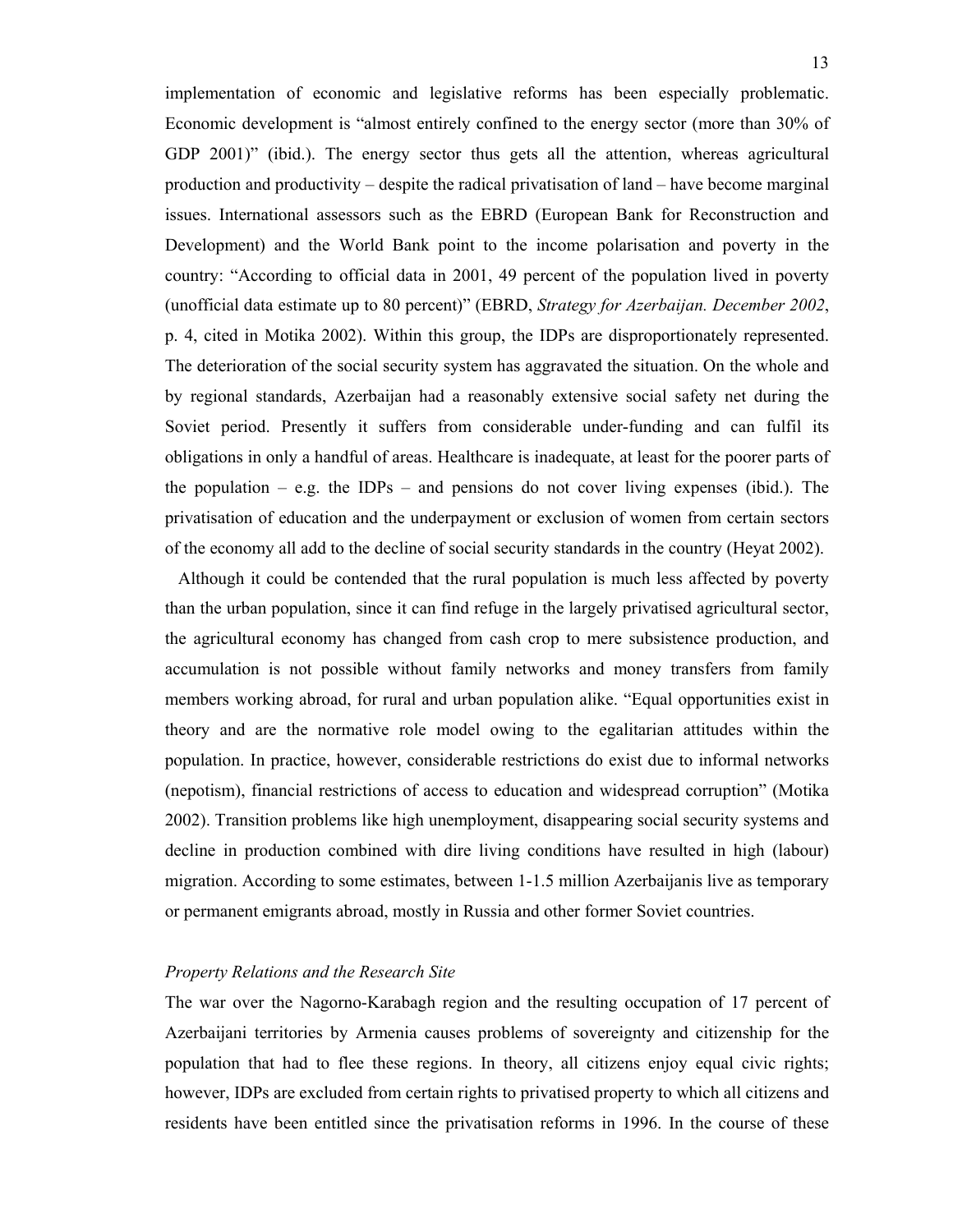reforms, almost all agricultural land that was organised in *sovkhozy* (state farms) and *kolkhozy* (collective farms) was privatised and distributed to the rural residents. Privatisation measures could not be carried out in the occupied regions; the IDPs from these territories are still to receive their privatised land shares after and if they go back to their home region.

 In Lale Yalçın-Heckmann's fieldwork site Pazar in the district of Ismayilli, in the north of the country, IDPs are told they will receive land and property when their homelands are regained. Some IDPs in this settlement have been living there for over ten years. They lived in IDP settlements in other parts of the country immediately after the war and displacement and then arrived in this region for its mountain climate and their own familiarity with pastoral economy and with herding of sheep, goats and cattle. They were strongly dependent on international and national relief aid initially, supplementing their reduced aid payments through agriculture and herding, mostly on rented land and pastures later. The central state has allocated them land for building their very modest IDP houses and the local government allowed them access to pastures for their animals, some of which for a fee to be paid to the local community or to private owners. As the number of IDPs increased in the last ten years after displacement and the prospect of return has been weakening, the IDPs in Pazar have started looking for additional means of subsistence. Their status in the region as temporary residents does not enable them to claim rights to privatised agricultural land; the land around their settlement in fact belongs – after the reforms – to other village settlements and their residents. Yet the IDPs have occupied illegally some of the agricultural land around their settlement and divided it among themselves.

 Corruption in the whole system affects the IDPs: they are its victims and at the same time its benefactors. Some corrupt bureaucrats confiscate or channel aid money away from them, as was the case with money from international organisations which was intended for building IDP. Others, however, look the other way when land has been appropriated by the IDPs without official sanction. In the case of the IDPs in Pazar who occupied the fields around their settlement, they are tolerated by the local governor, who does not want to risk possible conflicts among the IDPs and attracting political attention from the media and the central government. The latter uses the unsettled conflict over Nagorno-Karabagh and the "fate of the IDPs and veterans" as political capital for arousing nationalist sentiments and for calls of national unity against the enemy. In the national political arena the IDPs are often seen as strong supporters of the authoritarian presidential regime who expect support through presidential decrees. In this way, IDP affairs bypass the new property regimes of the market economy and privatisation.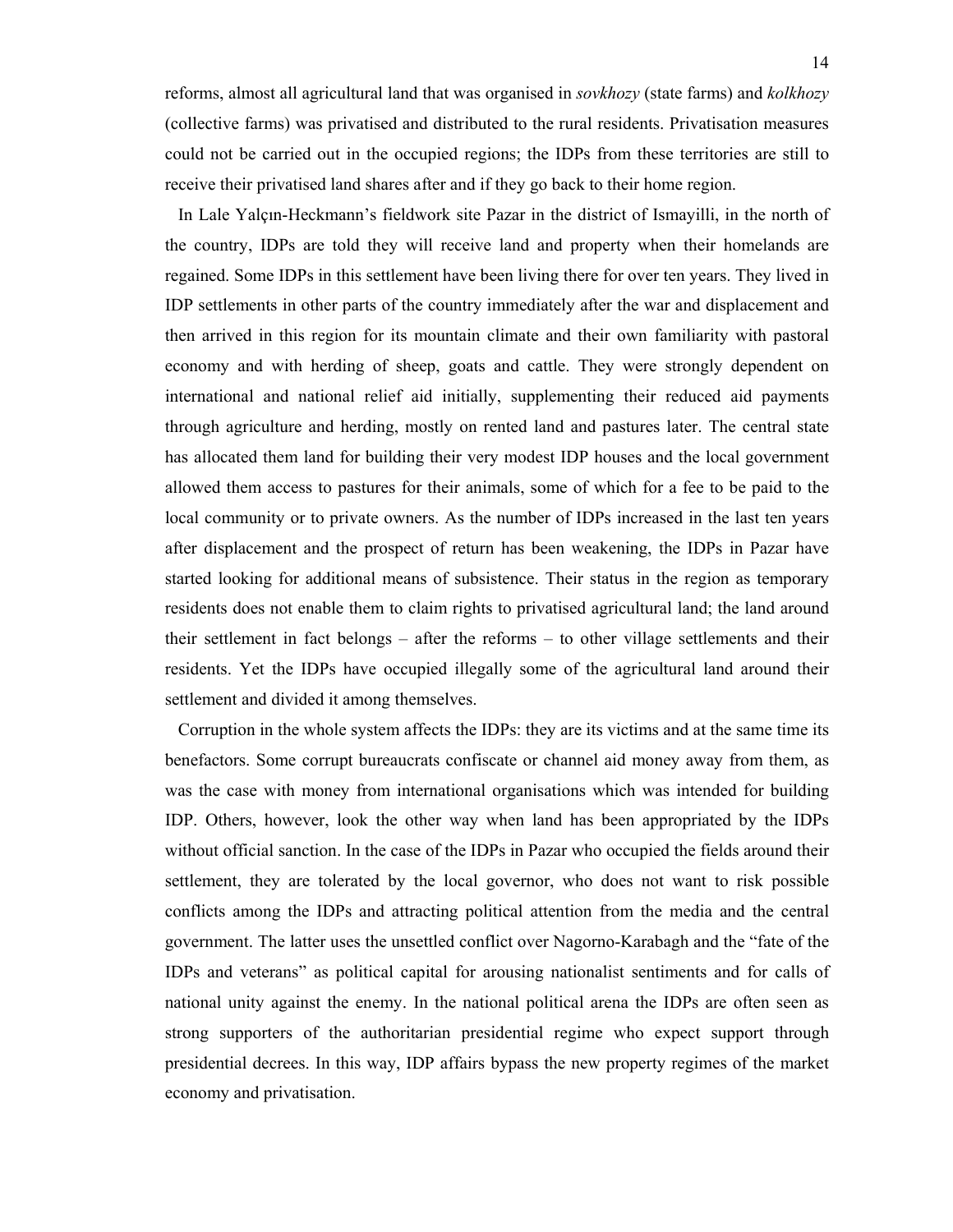## **II. Society and Political Economy**

In this section we move away from the general discussion of the historical and political setting of our research sites and from the more normative, institutional and ideological aspects of property regimes in these countries to a discussion of social property relations and social practices of property within our respective research sites. The focus will be more on local economy and the actual and differentiated practices of property relations, which may not all follow the normative and state or supra-state level institutional structures, but rather local reactions to change, displacement, lived violence and loss of property.

## **Ways of Making a Living in Dar Masalit**

#### *Farmers, Herders, Traders, Young and Old*

Economically, the Masalit region is marginal if not poorer than the regions closer to large cities or those with better conditions for farming and herding. The land is dry, the brief rainy season enables the people to harvest and find water, but life is harsh, and most young men try to find work elsewhere. They migrate to the Sudan, to Libya or even further away to Saudi Arabia, to bring back desired material goods for their family. This is especially the case for young unmarried men; older men stay in the region and work their fields to support the family. Young people in the villages are, on the whole, not well educated due to an almost complete lack of schools. Not very many young men, however, would have a chance at finding employment elsewhere that is better than farming in the region, so some stay and start farming as their fathers and mothers have been doing. Family and kinship group form the basis of social security among the Masalit. With hardly any national form of social security, $\frac{7}{3}$ people depend largely on their families' or neighbours' support to start trading, to acquire a field to farm, a parcel to build a house or to be cared for in old age.

 Masalit farmers live off the fruits of their fields, mainly millet, but also sugarcane, peanuts, okra or – in the *wadis* – tomatoes, onions, melons and the like. They trade their goods on the market, usually in Adré, the small border and garrison town, but preferably in El Geneina, the largest city in the area, thirty kilometres into Sudanese territory. The Arab settlers direct all their attention to the market of El Geneina, where they trade cattle, dairy products, salt, sugar and other items, with the exception of farming produce. Since the outbreak of the new

<sup>7</sup> Behrends met only a few old men who received old age pensions from the Chadian state as "*ancien combattants*", a practice surviving from the colonial period, and there have been a few actions by World Food Programme distributing food and money to all the refugees coming from the Sudan in the 1980s and again in the 1990s. Otherwise, there is no continuous state support in old age or for the disabled.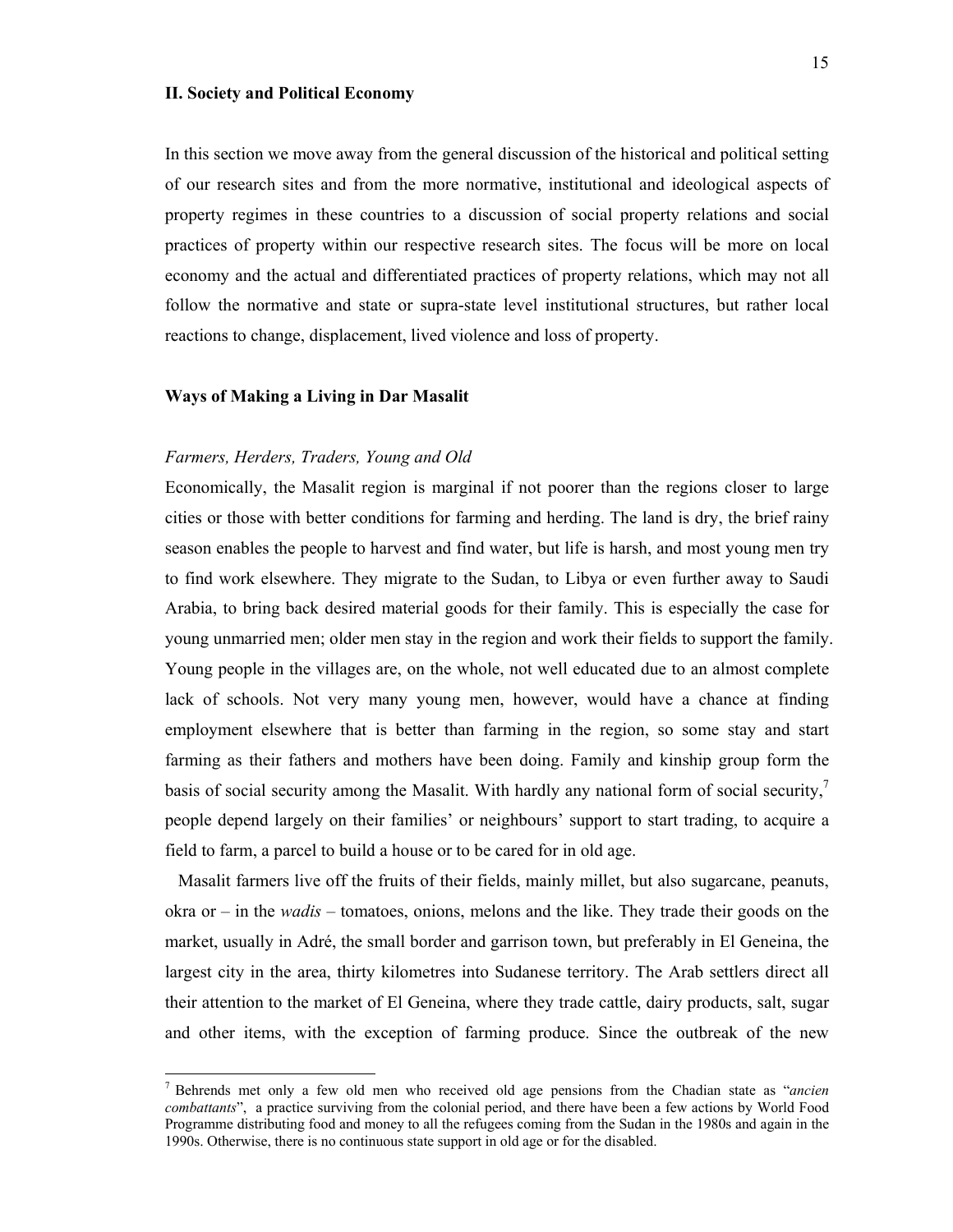conflicts on the Sudanese side in the mid 1990s which continue with increasing ferocity to date, trading in El Geneina has become too dangerous for most Masalit, and they no longer go to this market. Too often, traders and farmers were attacked; their earnings were stolen and some were killed on the way back from the El Geneina market. Among the Arabs, these new threats have not had the same consequences. They still go to the market, among them mostly women with their small children, often to come back late at night in the darkness, when they can try to sneak goods across the border without registration by customs. Thus, the Arab settlers of the region are on the whole wealthier than the farming population of the Masalit, who feel cut off from this economic possibility.

#### *The Refugees and their Property and Economic Relations on both Sides of the Border*

Similarly, the Masalit refugees fled with almost nothing to the Chadian side of the border, while the Arab refugees apparently had the possibility of bringing most of their belongings with them when they moved to the Arab settlements in Chad. With their mobile goods and cattle, their chances to start anew on the other side of the border were better. The Masalit refugees not only lost their houses, but also their fields in the Sudan, which formed the basis of their existence. Some of them went back to harvest on the land where their houses used to stand before they were burnt in the attacks, if only to demonstrate their enduring claims on land.

 The Masalit, in an overall insecure atmosphere of violent conflict, droughts and flight since the late 1970s, have lost faith in the central government and turned to international organisations, which circumvent national government institutions and concentrate their activities in the villages directly. These NGOs formed labour cooperatives, where refugees and local villagers contributed parts of their fields and worked on them collectively. AfriCare, an American NGO, for instance, first initiated projects in the region in the late 1990s. This NGO did not take profit directly from the agricultural surplus in the villages, but supported the villagers first, and if the harvest from the collective fields was successful, the NGO helped by building a granary, a well or whatever the villagers needed. Despite this support, they also caused tension among villagers and between villages, since after an initial phase of orientation they selected only a few villages in which to develop their programme. When others saw their success, they wanted to participate as well, competing thus with their neighbours, with newcomers, and with the refugees, who saw the best chances in getting involved with NGOs and were particularly active in the programmes. Thus the NGOs with their specific involvement in agricultural production and organisation of labour and surplus contributed to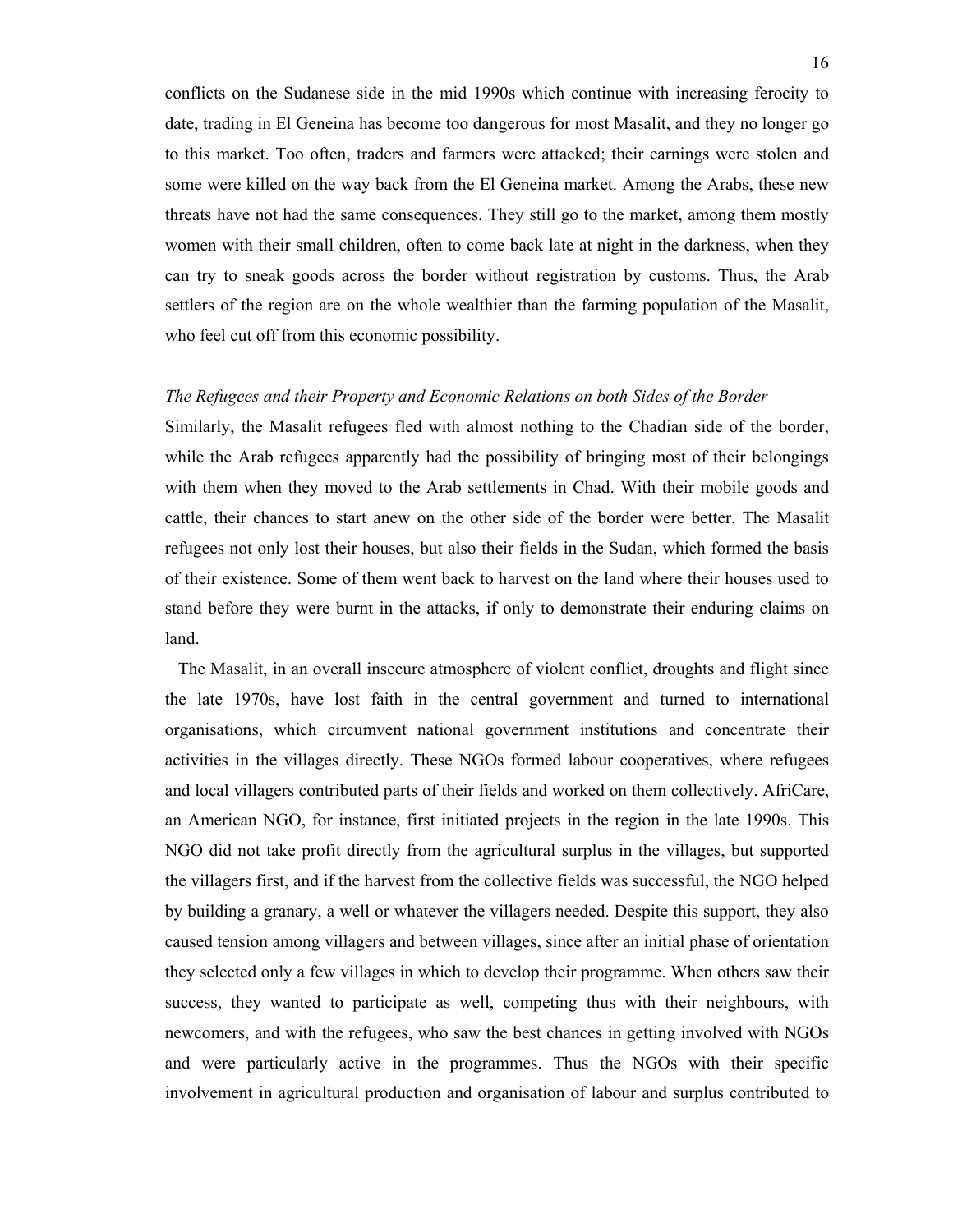the economic value of land in Dar Masalit, but did not help to further integration and mutual support among the villagers.

#### **Economy, Houses and Property in Post-war Knin**

## *Pre-war and Post-war Economy and Property in Knin*

Until the 1960s, the Knin region was basically a poor, rural area inhabited by a Serb ethnic majority and a large Croat minority of Serbs, but also by a considerable number of Croats. With the construction of socially owned factories, this began to change as most people, both Serbs and Croats, found employment in the new local industrial sector. Still, as most of the agricultural land remained private property, agriculture never fully lost its meaning and, in fact, became a secondary source of income. Private agriculture was carried out traditionally on very fragmented land parcels on a family basis and was never officially promoted by the socialist state. With growing wealth, people started to invest in building new houses on private property and in educating their children instead of investing in land and agricultural equipment (even if private ownership of tractors was also becoming common). Hence, acquiring one of the socially owned flats in Knin built after the 1960s was very attractive for many people. Through war, extensive forced migration and (re-)settlement, the economic basis of the region and the community structure were largely destroyed. This had severe effects on the post-war social and economic situation of the population.

## *Population Structure and Access to Housing and Land in Knin*

Despite the difficulties in implementing the above mentioned return programme for Serbs introduced in 1997, Serbs started to return to their home-region. They mainly occupied older houses in the countryside that had not been occupied by Croats because of their bad state of repair or their remote location. Others circumvented the lengthy and ineffective administrative procedures and paid up to a few thousand Euros to the Croatian occupants to repossess their property. In this way, an unofficial housing market between Croatian occupants and Serbian owners developed.

 Altogether, the return of local Croats, the settlement of refugee Croats and the return of an increasing number of Serbs changed the population structure severely between 1995 and 2000. While in 1995 Serbs made up less than four percent of the population in the Knin area, in 2000 they made up about 30 percent, settled mainly in rural areas. From 1995 onwards, the town of Knin itself was inhabited almost exclusively by Croats, among whom the new settler Croats outnumbered local ones.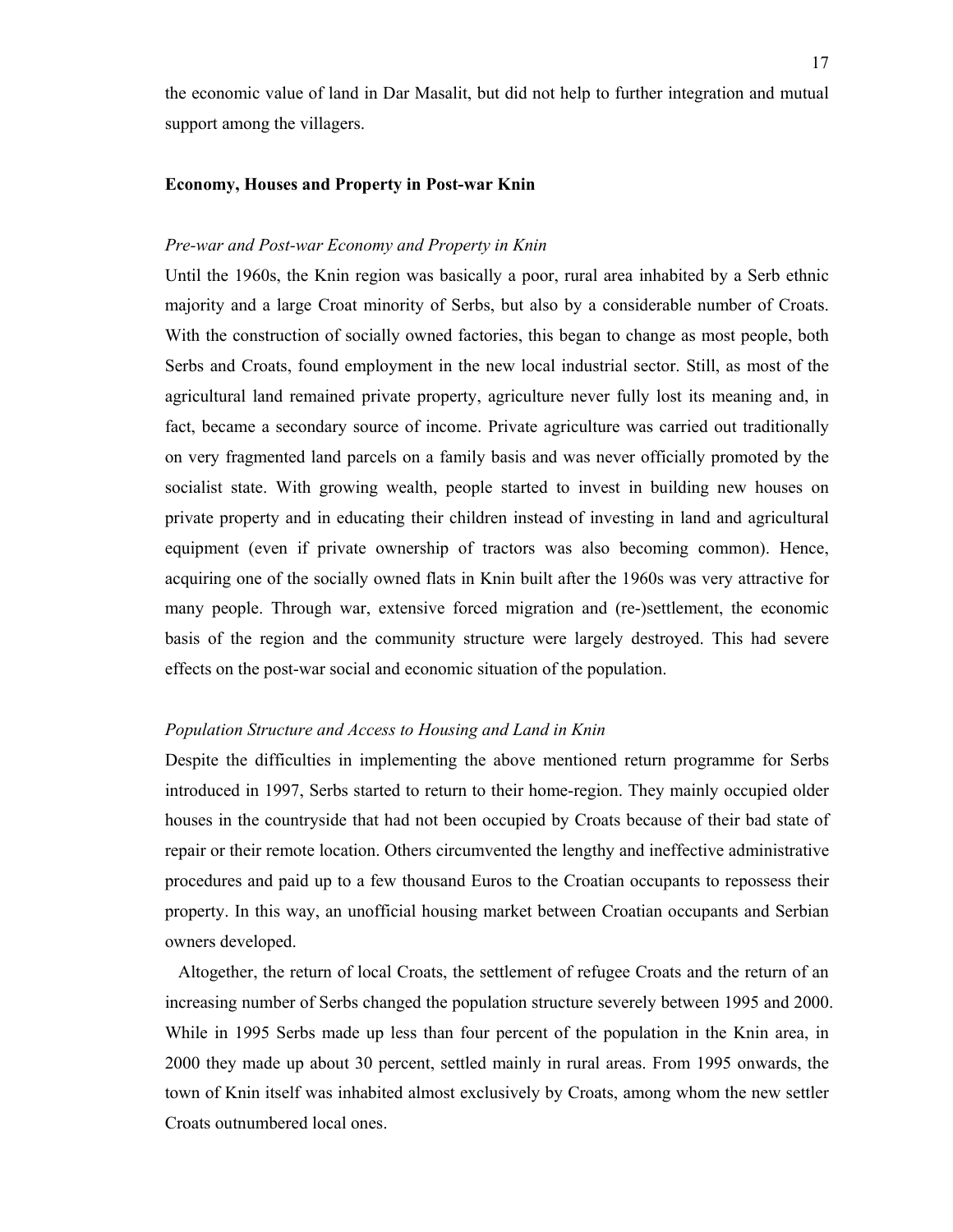In the Knin region the population shows significant differences in the age structure of Croatian immigrants, Croatian returnees and Serbian returnees. Until 2000, the average age of Serbian returnees was about 60 years. Young people rarely returned home. The average age of Croatian returnees was only slightly lower. The Croatian immigrants, however, often came as families, without the grandparent-generation but with many children. Thanks to them, Knin soon became the youngest town in Croatia.

 This divergent population development shows clearly that more than access to a house must be at stake. Young Serbs do not return because they experienced discrimination at the hands of Croatian authorities at the political and economic levels. Elderly Serbs, who are not looking for jobs and do not have to send their children to school, are less affected by these factors. Many of them receive pensions, which provide them with a stable (but small) income. The main motive for return is linked to their strong emotional attachment to the land and the region where their forefathers have often been living for centuries. Similar to local Croats, they work on their own land for subsistence and are proud of their homemade products like *prsut* (ham), wine and *rakija* (schnapps). These products have a strong social as well as an economic meaning. They are partly consumed or offered to others in the village and partly sent to relatives still living in exile, or sold on the local market. In this way, elderly Serbs who returned "home" can re-establish community ties, support themselves and contribute to the well-being of the family abroad. If they would have stayed in exile, they would instead have been a burden to their children. Nevertheless, despite all these advantages of returning to their own property and home region, they often feel lonely without the young generation. Due to the experienced discrimination against Serbs in the region of Knin, many Serbs do not consider themselves as being in their "homeland" (*domovina,* a term which is often used by Croats and express their emotional relations to the Croatian state as well as the Croatian national territory), even if they feel at home in their own house and region (see also Leutloff-Grandits 2002).

 Croatian immigrants most often moved to the region because accommodation was free. In fact, before the war broke out in the early 1990s, many of them had access to houses or flats in Bosnia that were either destroyed or occupied during and shortly after the war. Others did not own a house at all and cannot afford the extremely high rent in Croatian towns outside the former war region. Occupying a house in the region of Knin was thus a social security strategy. Given the economic difficulties, people had at least a roof over their heads, even if they had no stable income. Again, others who have a house in Bosnia, where in principle they could even return, want to live in Croatia for political and emotional reasons, as they belong to the discriminated minority in Bosnia and/or experienced violence and fled their homes. In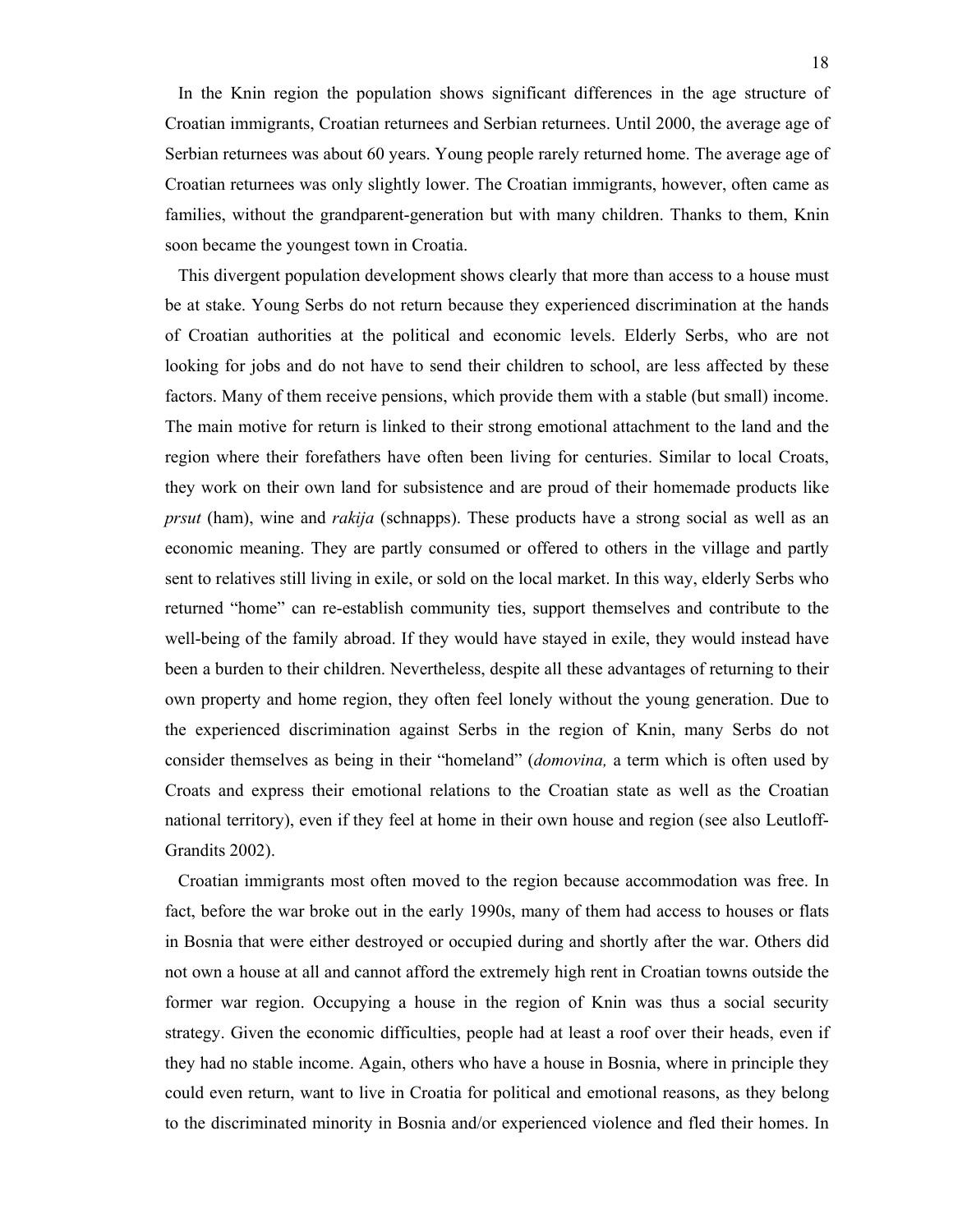their claims legitimising their occupation of Serbian property, they make reference to living in their Croatian homeland, arguing that Serbs have lost their rights to their property through war and should find shelter in their own national homeland (i.e. Serbia). Since many settler Croats intend to live permanently in Knin, they have invested in the houses by making repairs.

 Local Croats did not occupy Serbian private houses but returned to their own private houses. While they respected the private property rights of Serbs, some, especially young families employed in the town of Knin, have moved into the formerly socially owned flats previously used by Serbs. Like the majority of Serbs, the Serbian inhabitants of these apartments left in 1995 before the advancing Croatian army and found shelter in Yugoslavia or the Serbian Republic of Bosnia.

 Due to the lack of economic possibilities in the region of Knin, houses became the main economic asset after the war. However, with growing economic crisis, the value of the houses diminished for all population groups and many people started thinking again about leaving the area. In contrast to Serbian and Croatian returnees who used agriculture to cope with the crisis, settlers had many difficulties in starting agricultural production. Living mainly in urban areas, they did not have easy access to land, although much land was still unused. Furthermore, they were not granted long-term rights to land, which is very important for the larger investments necessary to start farming. They also could not take out a loan for investments because they were legal users but not legal owners of property in Croatia. Thus, they were unable to acquire a mortgage, lacking the collateral necessary in a capitalist system. Furthermore, economic competition for state jobs between settlers and local people (both Croatian and Serbian returnees) grew.

## **Political Economy and the IDPs in Postsocialist Azerbaijan**

As indicated above, almost all state and collective agricultural enterprises have been abolished in Azerbaijan and their property privatised and distributed at no cost to local rural residents. However, even if private property rights and the acquisition of private property are formally well defined, without sufficient resources for agricultural inputs, agricultural production has dropped and changed from export oriented cash-crop production (of products such as wine, cotton, tea and tobacco) to production (mostly of wheat and potatoes) for national markets.

 The IDPs settled in rural regions do not have rights to the ownership of agricultural land, although they can, in principle, be allocated use-rights from the development funds of the newly established local administrative bodies, the *belediyye*s, until they return to their homelands. This was the case for the IDPs from Laçın in Pazar for instance, where the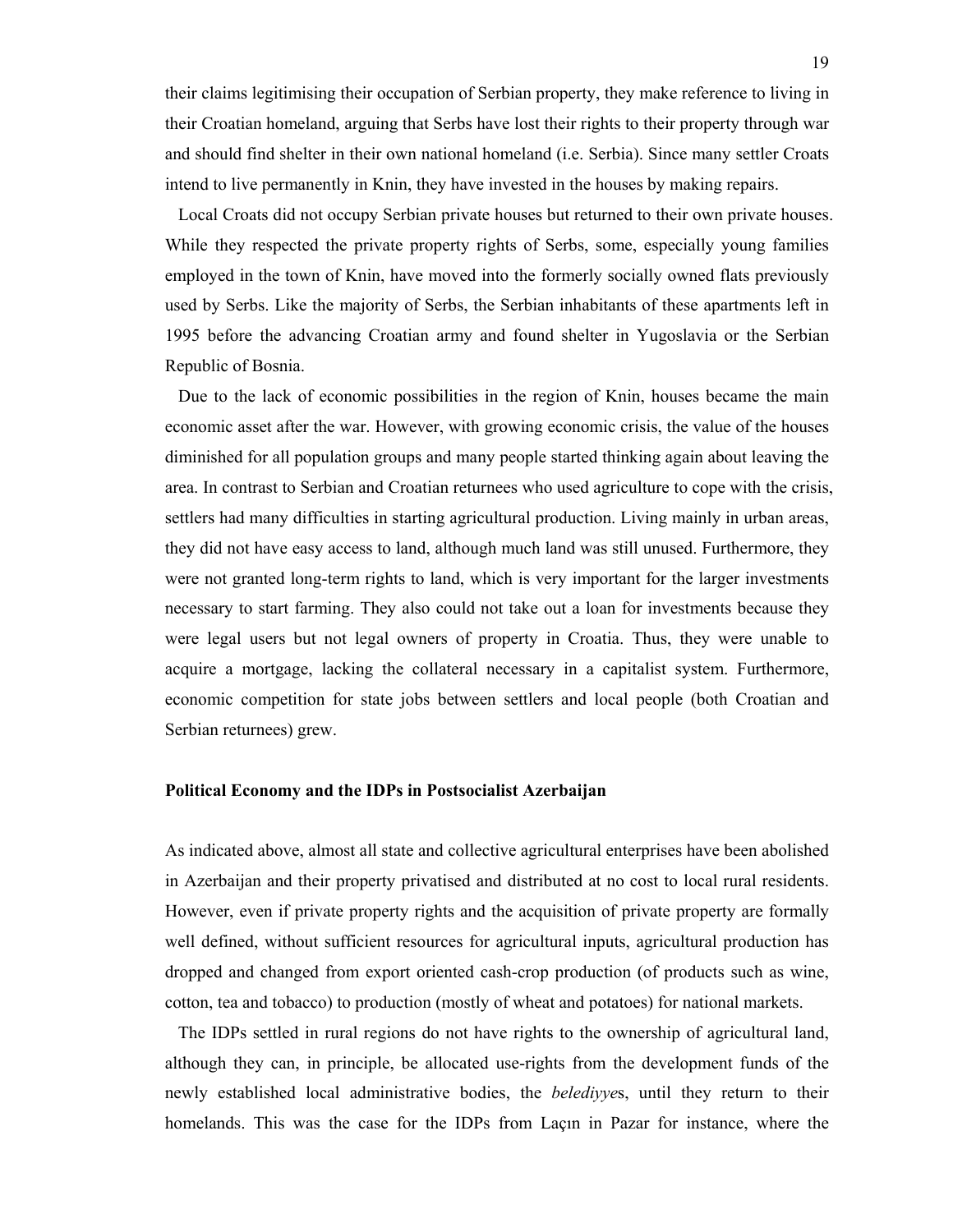majority of the IDPs had been involved in agriculture and primarily in herding in the Soviet style *sovkhozy* and *kolkhozy* in their now occupied home region.

 The IDPs in Pazar are part of the local rural economy in the sense that they sell some of their produce at the local market in the regional capital of Ismayilli and sell sheep and goats when they incur expenses for ritual and lifecycle ceremonies, such as weddings, funerals, circumcision parties and the like. Nevertheless, they practice primarily a subsistence economy and their market activities are limited. The family and extended kinship group composed of patrilineal kin form the basis of their social security network. The settlement as an administrative unit has some elected bodies and functionaries, but as these bodies hardly have any financial resources, their ability to solve the problems of the IDPs is very limited. The IDPs thus resort to the central governmental IDP administration for all needs and services they require for their settlement. When the only artesian well broke down after two or three years of use, they needed to apply for the funds for its repair in Baku, paying many visits to the capital as groups of delegates as well as mobilising their local representative in Ismayilli. The well was not repaired for at least four years, and the 65 households had to carry water from one functioning water tap in the settlement.

 The IDP settlement has a relatively young population, with many children of school age. There is, however, little out-migration from the settlement, mainly because of the high unemployment in Azerbaijan on the whole and the high costs of initial investment needed for labour migration to Russia or other former Soviet countries. The IDPs are below the economic level of such labour mobility. Moreover, if they want to continue benefiting from the limited resources and state support available to them (such as monthly payments for food, exemption from various taxes and bonuses for state employees like the teachers in IDP settlements) they need remain registered as IDPs and report regularly to their place of registration. IDPs, for instance, who have moved to the larger cities or to Baku and have occupied unused former state buildings such as schools or hospitals, have lost this state support if they left without the consent of the central IDP administration.

## **III. Scales and Types of Violence, Destruction and Conflict**

In the following section we discuss the relationship between the scale and type of violence and property regimes. Certain characteristics of violence such as recurrence and duration, together with the existing political systems for coping with disasters and conflict are considered together with specific forms of property relations. In this comparative exercise, one striking quality of the conflict in Chad is the duration and the repetitive character of the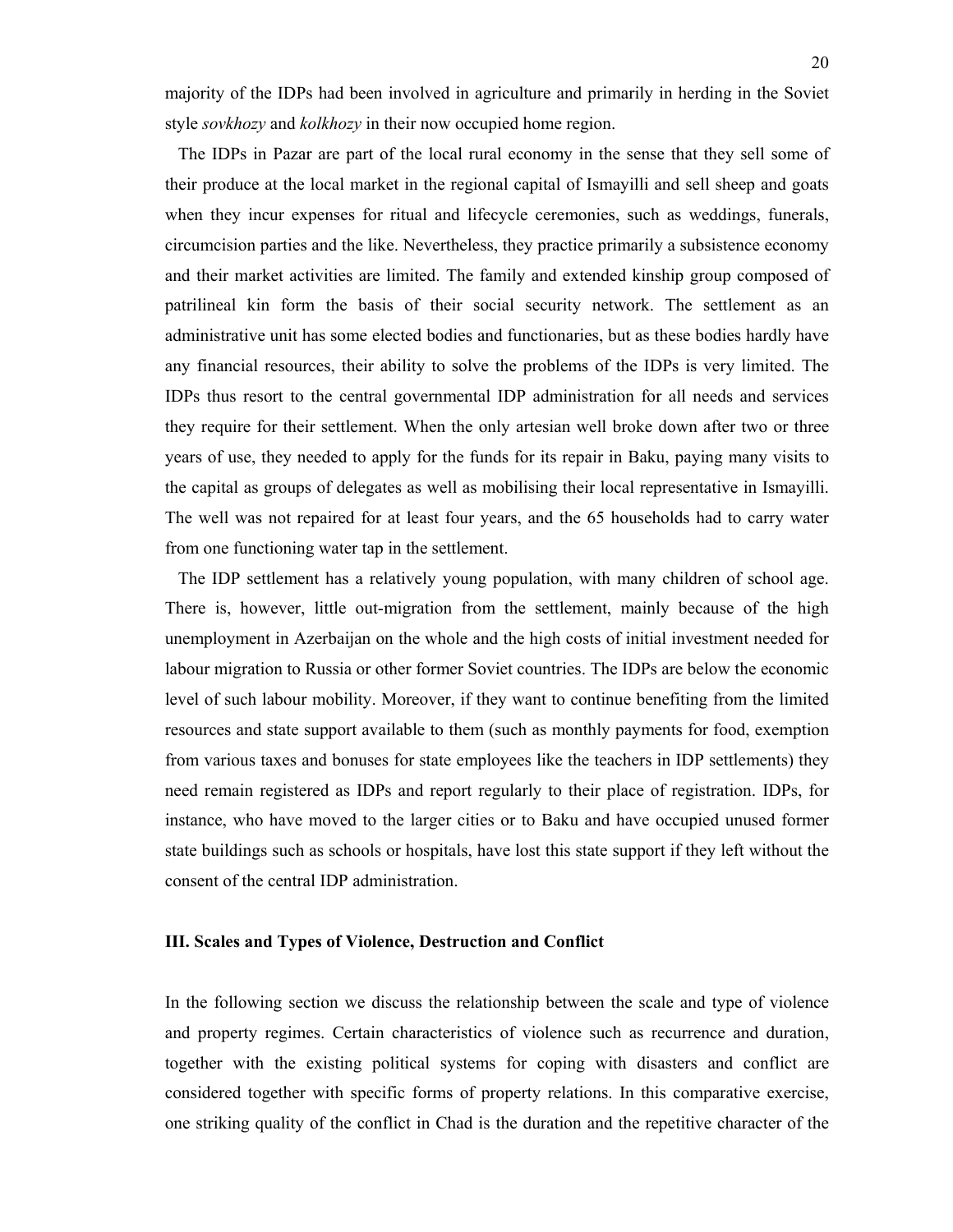conflict in Dar Masalit and the surrounding region. Especially the conflict at the border region where the Masalit live has been unsettled for at least three decades. Many people have had to flee more than once. We argue that the time factor affects local social and individual coping strategies, reactions to violent conflict and the uncertainty of property regimes. Moreover, the lasting and recurring character of violence in Dar Masalit seems to blur recollections of the reasons for the armed conflict. The recent intensification of the armed conflict, which prompted the Masalit on the Sudanese side to take refuge in Chad, has on the one hand a character of the typical farmer-herder conflict, but on the other hand, it also has shades of the larger conflicts in the Sudan and Chad.

 Another characteristic of the armed conflict in this region of Chad relates to its unfinished and random lawless character and the role played by armed gangs and bandits. By comparison, the violence in Azerbaijan and in Croatia has been mostly – but, in the case of Croatia, not exclusively – the work of regular armies and these have come to an end. The randomness of violence as well as the irregularity of the parties using violence is bound to affect the degree of uncertainty in property regimes.

 In the compared cases, war is only one of the violent forces causing destruction and displacement. Natural disasters, such as drought, in addition to destroying natural resources and forcing population movement, also implicate certain structures of dependency and international intervention. In this comparative respect, the degree to which the population is affected by natural disasters and violent conflicts, and the degree to which these countries are dependent on international aid and intervention vary. Socialist Croatia and Azerbaijan were economically and politically more developed and hence better able to cope with such disasters whereas Dar Masalit has been a dependent region for a long time, on colonial powers, on local power holders and for more than two decades on international organisations. Azerbaijan and Croatia were both part of federal socialist states, yet they were less dependent on outside aid than Chad has been for its entire history. Nevertheless, they still (at least for the case of Azerbaijan) functioned in dependent and command economies. In the case of Azerbaijan, the dependency on Russia continued into the postsocialist era; the war Azerbaijan waged against Armenia over Karabagh was greatly affected by the dependency of both parties on Russian diplomatic and military support and by Russian geopolitical interests in the whole region. Only after the end of the war – with a ceasefire agreement – did the international community, through the OSCE (Organisation for Security and Cooperation in Europe), become active in mediating between the conflicting parties. As for Croatia, during the war and post-war era the intermediary effects of international organisations seem to have had a stronger impact on the fate of returnees and settlers than in the cases of Chad or Azerbaijan. The engagement of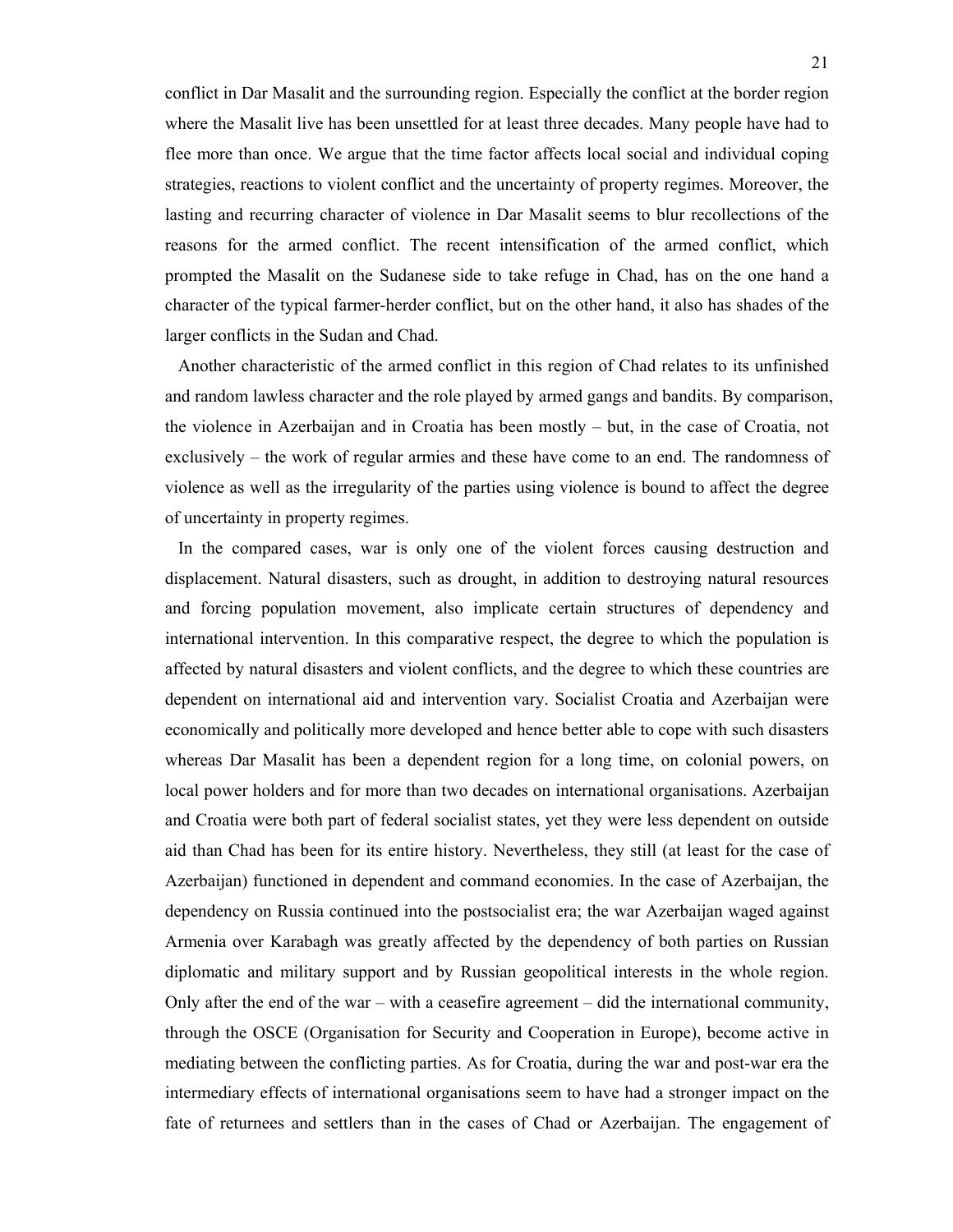European countries as mediators in resolving the conflict has in general been stronger for the Croatian case as well.

 The type of dependency hence determines the degree and type of intervention as well as the ways of coping with violent conflict and disaster in the local practices of property regimes. Socialist Croatia and Azerbaijan have been part of authoritarian legal systems where property regimes were articulated in terms of vertical relations and contestations between the political centre and the periphery. This was the case in the socialist era, and even if there was considerable amount of autonomy in administrative matters for the Socialist Yugoslav Republics, they still had to negotiate their power and degree of governance within the federal structure. The authoritarian style of politics and tradition of a strong state still dominates the contemporary post-independence and post-war political scene. The type of dependency and hierarchical relationship between the periphery and the centre still excludes direct intervention from outside, contrary to the case of Chad, where international agencies have been mediating and bargaining with power holders at the centre and the periphery and have even weakened the central state's powers in executing certain decisions. In Dar Masalit the fact that international agencies could interfere in the way land was being used by encouraging certain patterns of agriculture and the fact that they could circumvent national policies through direct local intervention suggests at least the multiplicity of power and of political actors with different stakes in local property regimes.

 The ethno-national character of the conflict in the three cases and its effects on property regimes provide for another dimension of comparison. The conflict in the former war areas of Croatia can be described as an ethno-national conflict between Serbs and Croats, accompanied by ethnic cleansing. Within the region of Knin, experiences of violence, death, destruction of houses and property, flight – but also of being both aggressor and victim – were widespread. The destruction and occupation of private and socially owned property became a weapon to prevent others from coming home again and hence reinforced ethnic cleansing campaigns. In this way, houses became national homes and land became national homeland and was seen as territory that could be conquered and occupied. Under the surface however, corruption was widespread and single individuals profited from this regime, while the majority of the population affected by the war lived in poverty and uncertainty. Furthermore, competition between Croatian settlers and Croatian returnees for resources and jobs developed, in which Croatian returnees often took sides with Serbs. Due to these developments, the national conflict was partly transformed into a social conflict, carried out along the lines of local people against newcomers.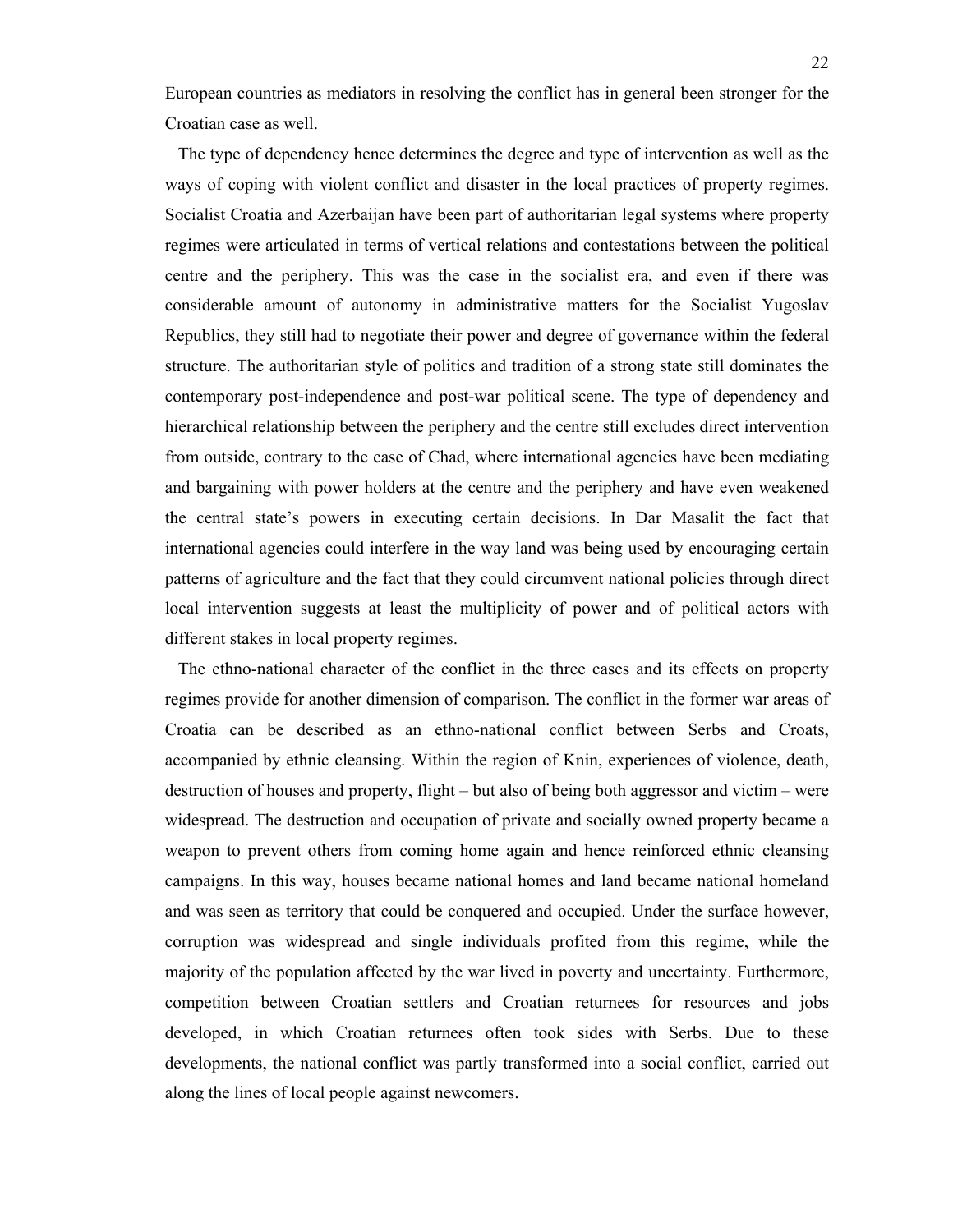Although the conflict in Dar Masalit seems to be mainly between two ethnic groups, the Arabs and the Masalit, this line is often blurred by the fact that the Masalit refugees coming from the Sudan have to compete for resources with both the local Masalit and Arabs. Especially through the intervention of NGOs and of the Chadian state, which was under strong pressure to apply egalitarian policies in dealing with ethnic conflicts, the Arabs and the Masalit seem to have been able to live together without ethnic cleansing. Instead, the scale and character of violence was determined arbitrarily and variably.

 As for the Azerbaijani case, the conflict and the displacement broke out at the national level, involving both the Azerbaijanis and the Armenians (living in the states of Azerbaijan, Armenia and the enclave Nagorno Karabagh). Today both Nagorno Karabagh and Azerbaijan are "ethnically cleansed". Yet the IDPs within Azerbaijan hardly consider or publicly admit that Armenians have also been displaced from their homes in Azerbaijan. Their point of reference, attachment and memory for public and private lamenting are *their* "lost territories" in Laçın and other regions, which have been settled by Armenians. Even if the IDPs do not compare their situation and loss to that of Armenians, they do so with the other Azerbaijanis; they compare their own fate with those of veterans and the families of the soldiers killed in the war but have not been displaced by war, especially when they want to emphasise their different fate and status, differentiated from the veterans, as the *real losers and sufferers* of the war and violence. Their suffering is strongly articulated within the nationalist discourse of losses and losers in war. Their own direct experience of the violence is limited, however, since they fled their homelands in a mass panic before the actual fighting had reached their districts. They were apparently very apprehensive about the scale of possible violence (in the Azerbaijani official language, genocide), which had occurred in war regions prior to their own flight.

## **IV. Emerging Property Regimes, Discussion and Concluding Remarks**

In this final section, we would like to draw concluding comparative points concerning the emerging meanings and practices of property regimes in our three case studies. The intention is to suggest some consistencies in emerging property structures and meanings in reaction to war, violence and displacement. We point out the specific articulation of interaction between norms, legal structures and social practices when violence and displacement have occurred.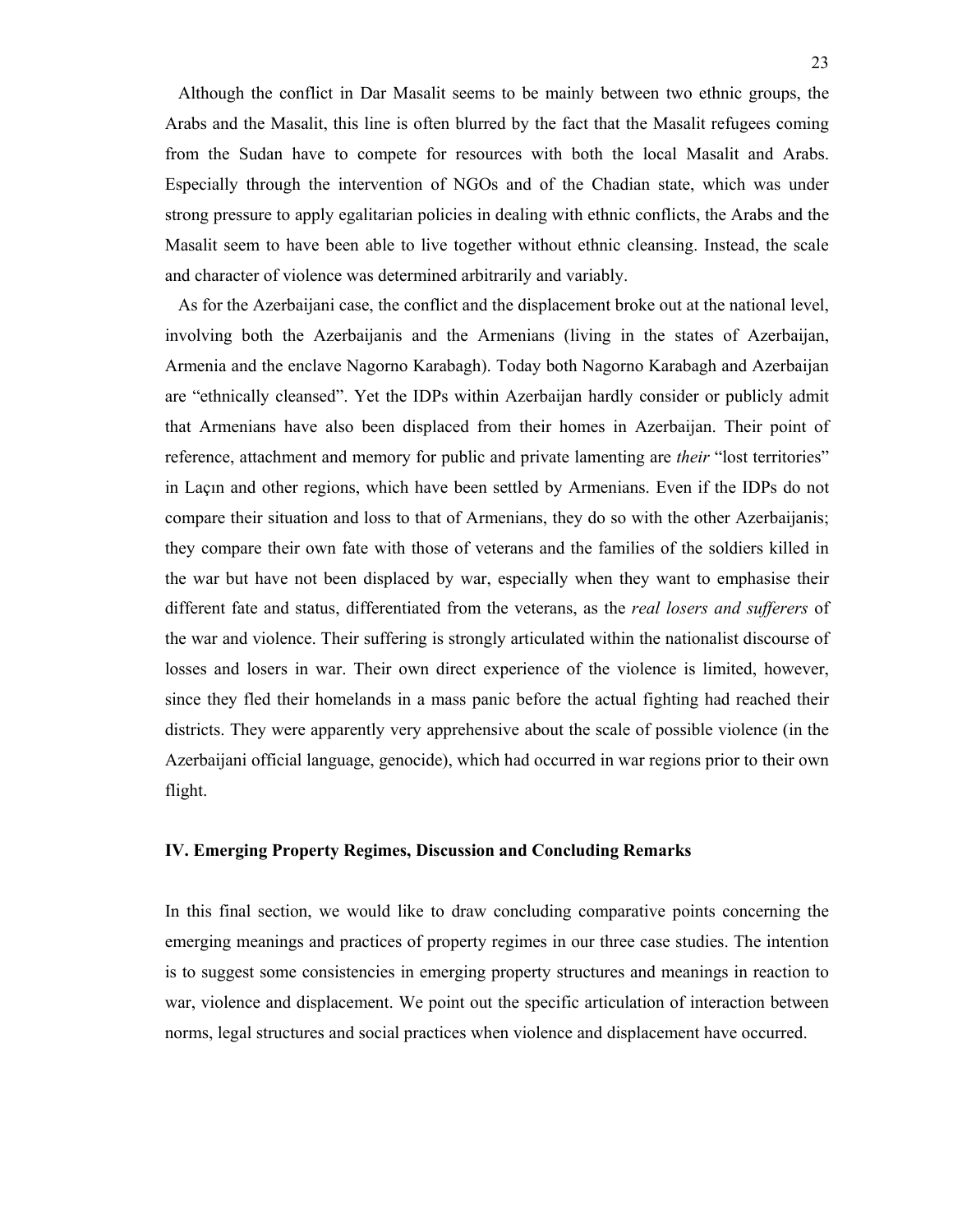#### **Scarcity of Land**

In all three cases discussed here, land is a scarce resource, but to differing degrees. Land in Dar Masalit is, on the one hand, an essential resource for farmers and herders and has been fought over by different ethnic groups. It is also a scarce resource due to ecological conditions (e.g. drought) and these strain the scarcity of land even more. On the other hand, the weak nature of the states (Sudan and Chad) and the unsettled nature of the political conflicts in the region allow the Masalit and Arabs to cross the border and look for resources themselves. Thus the limited nature of land is alleviated somewhat by the flexibility of border crossing.

 In the Azerbaijani case the situation and the scarcity of land is similar to the Chadian case. Azerbaijan has a shortage of cultivable land and the IDPs from the occupied territories were primarily herders and only secondarily agriculturalists. As they are not entitled to land ownership in areas where they were resettled temporarily, many IDPs have tried in the course of the last ten years to start a new life by moving to the capital Baku, joining many other unemployed migrants from the countryside. Others who have stayed behind in rural settlements have hardly any other means than engaging in agriculture and herding and hence are in need of land for cultivation and pasture. They do not have, however, the flexibility of the Masalit – or rather the flexibility or uncertainty of a legal system that tolerates contradictions in land claims – in terms of being able to move around and occupy land when they find it unused. In the rather exceptional case of the IDPs in Pazar, they reverted to violence themselves and occupied land belonging to others. Otherwise, their residency is strictly controlled and tied to their status as IDPs, Azerbaijan having adopted the Soviet tradition and strong state practice of registration and population control.

 In Knin, much land has remained unused after war and can hardly be seen as a scarce resource. However, as land is traditionally very fragmented, it is difficult for individuals to acquire a large, undivided piece on which market oriented agriculture would be possible. In this case then, the type of agricultural economy determines the usage of land, and the emerging scarcity of land as large plots sets limits on productivity and land value.

## **Land as Economic Resource**

When land is a significant economic resource, as in Chad, then at least in social practice the elements in the bundle of rights, i.e. use-rights, transfer-rights, and inheritance-rights to agricultural and grazing lands, seem to be susceptible to being treated separately. In comparison to the other two cases, Dar Masalit has the longest period of refugee movements.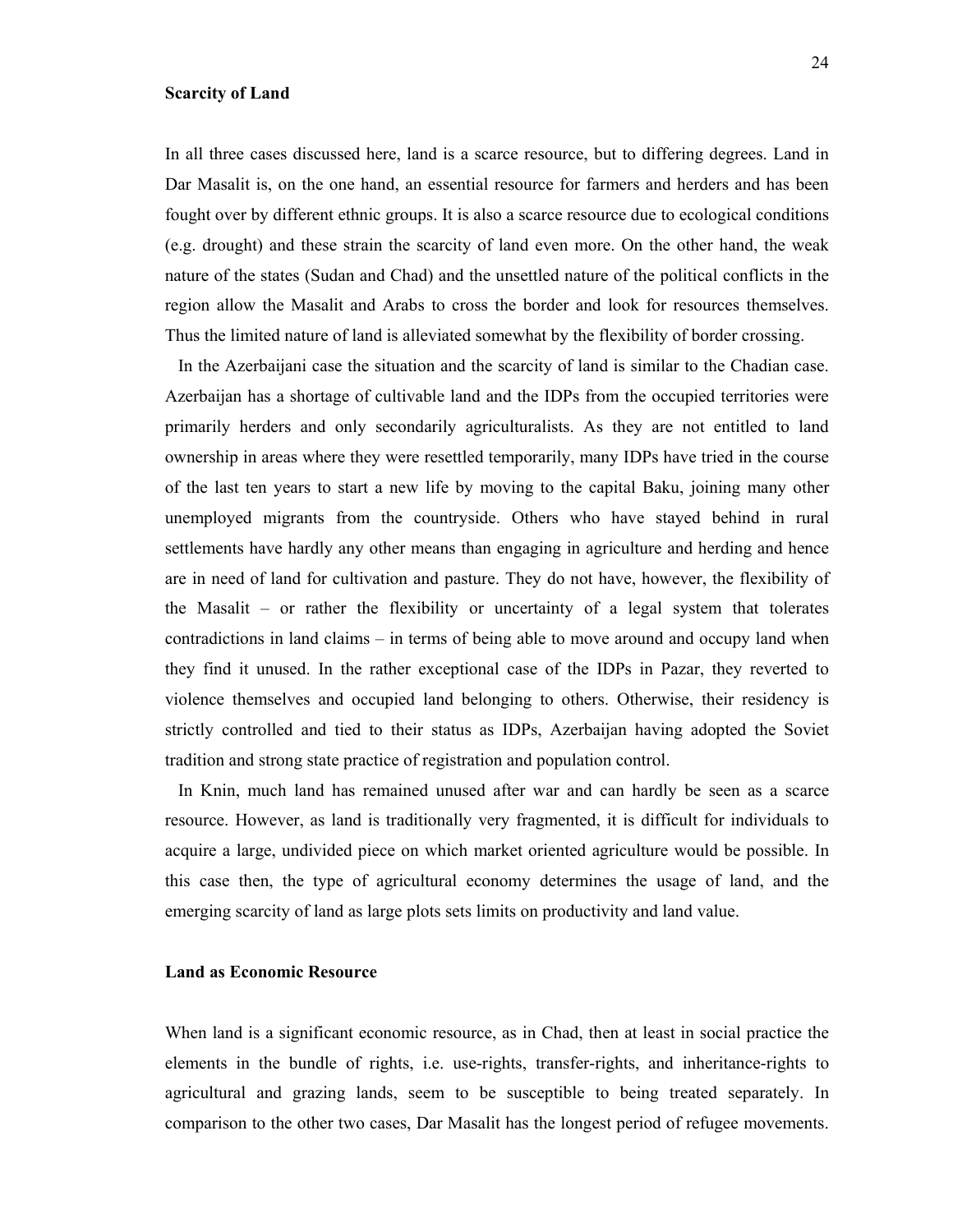Arab nomads who have settled on Masalit territory were given only use-rights, not ownership rights. This implies that where land is not only an economic asset but additionally territory, ownership rights seem to be more contested, more closely and symbolically protected than use-rights. Where land can be conceived and treated *primarily* or only as an economic asset, then even long-term use-rights could be granted to refugees and new settlers. The latter is also true for Azerbaijani IDPs. They have been given only use-rights, even if the return to their homelands has been an unresolved issue for the last decade. In fact, from the perspective of the state, giving them ownership-rights to privatised and redistributed state lands outside their homelands would be a public declaration of the political failure to recover the territories under occupation and an act of acceptance of the status quo. Perhaps because of this political and legal uncertainty and in order to underline the permanency of their ownership of homes and lands in the lost territories, the IDPs in Pazar have not carried out the most basic acts of settling on land; although some of them have been living in the IDP settlement for over ten years, they have hardly planted a tree, nor have they built any, even modest, houses, partly but not only due to financial difficulties. The ownership of territories under enemy occupation is therefore closely connected to the citizenship status of the IDPs, in the sense that as citizens of Azerbaijan and former residents of the now occupied territories, they could have legal ownership rights only to the privatised state lands under occupation.

 In socialist Knin land was not the most crucial economic resource given the local industry prior to the war. After the war, however, land partly regained value for local Serbs and Croats, and once the factories had been closed down, it basically became the only economic resource. Yet, since there is shortage of technical equipment, livestock and labour, i.e. young people to work in the fields, much less agriculture is done than it was the case before the war. Croatian settlers have even more difficulty in starting to work in agriculture, as they do not have secure and lasting rights to land and no possibility of taking out a loan. For them, houses have become *the* most important asset. By occupying Serbian houses and formerly socially owned flats, they find shelter and can save rent that they would have had to pay elsewhere. So, houses have become a contested resource between Croatian settlers and Serbian returnees: when the latter want to re-appropriate their property, the Croatian settlers strongly defend their use-rights. The overall economic difficulties and high prices on the free housing market outside the former war area worsen the situation for many settlers.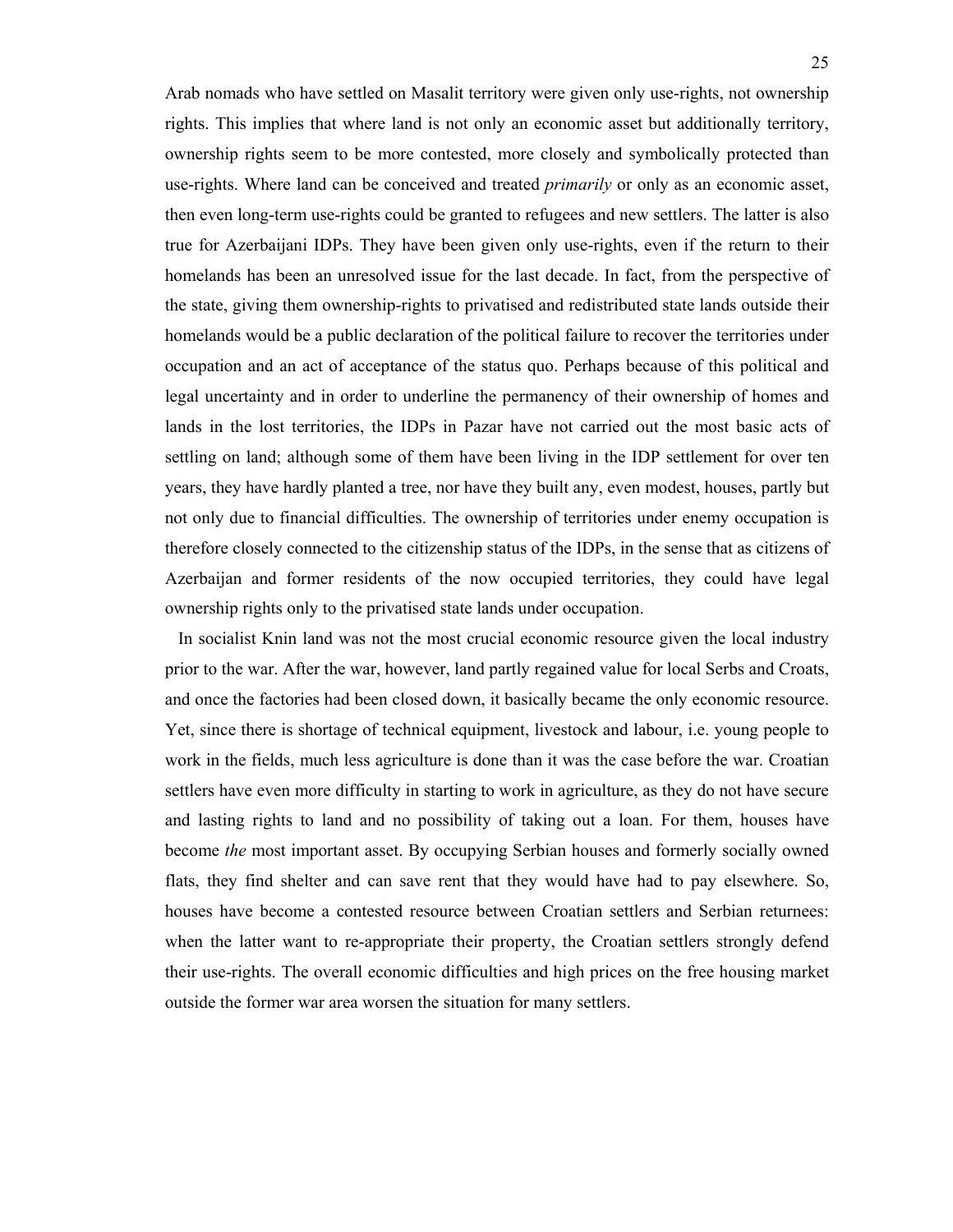## **Land as Territory**

Land as territory plays a role for the Masalit, especially when they challenge the presence of Arabs on their own land, when they claim that the Arabs have been given only temporary userights. They are, however, in this case making a counter-claim to those of the Chadian state, which recognises the legitimacy of Arab claims to the Masalit territory. Such practices demonstrate the plurality and negotiability of claiming territory at different levels. Furthermore, the claims of the Masalit to Dar Masalit as their territory do not stop international actors like the UNHCR from implementing a programme of settling Arab and non-Arab refugees (incorporating the settled local farmers as well) by trying to form them into farming cooperatives. International and local NGOs are thus crucial actors in deciding on the respective property regime (especially because they influence local power holders and decision makers, who decide who gets what land and why) and on the limits of claiming land as territory.

 For the Azerbaijani IDPs, land as territory is definitely a central part of the state and public discourse. The IDPs have to resort to this discourse when they want to make primarily economic claims to land, by demanding use-rights to certain agricultural or pasture lands. The inevitable link between territory and land is manipulated both by the state and the IDPs, although for different purposes. This is reminiscent of the case described by Deborah James (2003) who indicates the importance of the rights to land as a basic human rights issue in contemporary South Africa. She describes how the debates about land reform in South Africa were enshrined in "a language of 'land rights' rather than 'property/ownership'" (ibid.). In Azerbaijan the ownership rights of non-IDPs, i.e. of normal rural residents and peasants, to privatised state agricultural lands may have priority in state policies, but are subject to much informal critique and local political struggles.

 In the former Yugoslav state houses were status symbols for all Serbs and Croats. In Croatia today they have become more than status symbols; like land, they are symbols of belonging and of territory. While Serbs stress their link to the locality, Croatian immigrants view userights to housing in the region of Knin as an expression of belonging to the new Croatian state. The problem of use and ownership rights is overshadowed by the fact that the occupation of houses also has a symbolic meaning related to the politically legitimate discourses of suffering and "possessing homeland".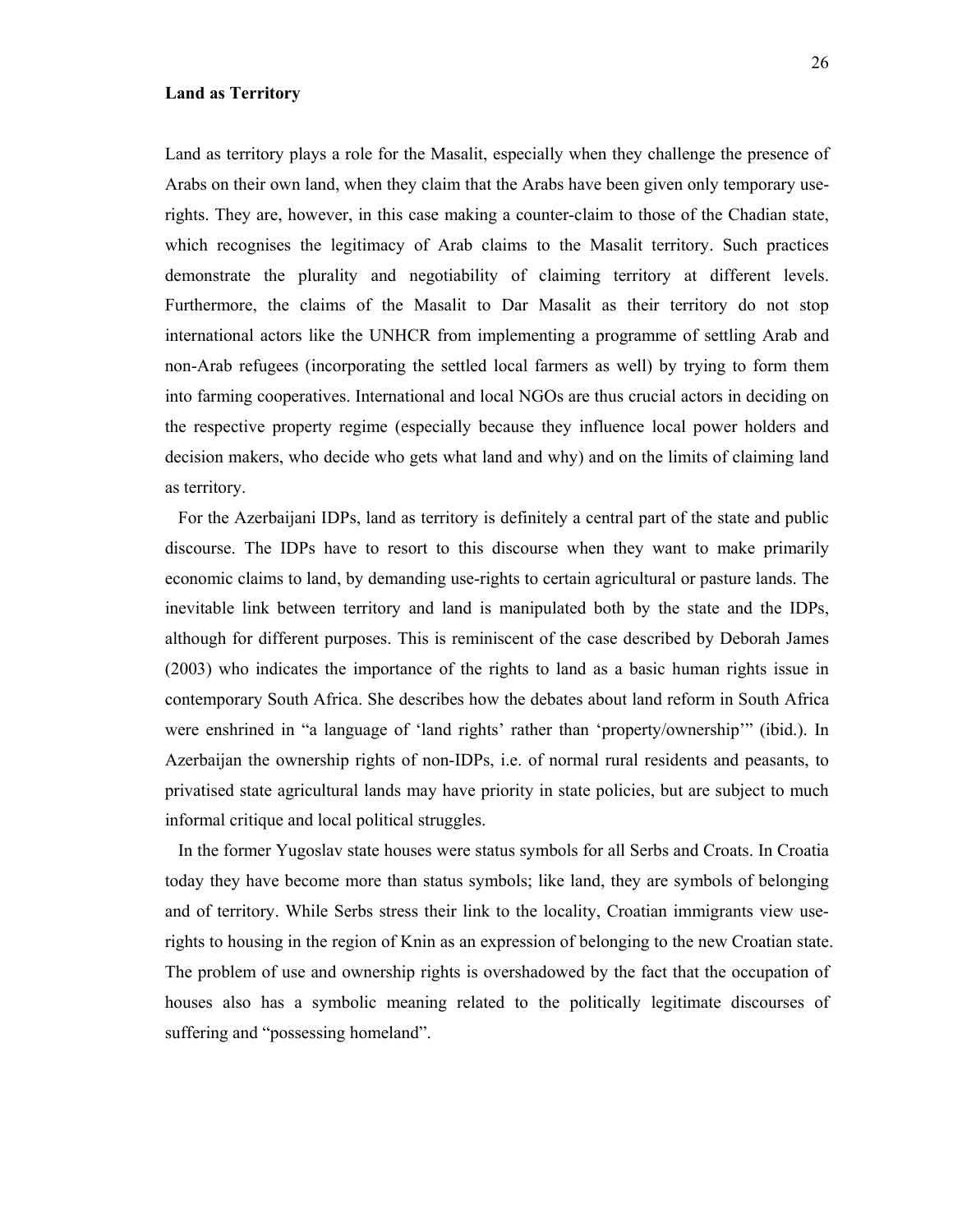## **Emotional Ties to Certain Lands**

That people can have ambivalent emotional ties to certain lands has already been mentioned in the case of Serbian returnees in Knin – they feel at home but not to be in their homeland basically due to the discrimination they have experienced at the hands of the local Croat authorities. The will to return to a specific piece of land has been mentioned by those working on refugee issues. Loizos states, for instance, that "older people are often particularly reluctant to leave their homes when a danger threatens" (1981: 201). Similarly, the few Serbs who stayed during the Croatian military offensive, as well as the Serbs who returned to Knin after having fled are mostly elderly people who seem to have a very strong emotional attachment to a specific piece of land and house. These were also the last to leave. Young people do not try to return at any cost, even if they suffer emotionally in exile. Without economic possibilities and with continuing discrimination in their home region in Knin, many do not return permanently. In Azerbaijan, among the IDPs living in refugee settlements, the feelings of being attached to a homeland, to Laçın, was very strong and emphasised the common fate of all IDPs from different ethnic backgrounds. However, beyond the public statements of patriotism and love for one's country and lamenting the loss of houses, gardens and property in these occupied territories, privately many IDPs admit that they would be ready to settle permanently in another region where they could rebuild their livelihood and existence, if the economic situation were to allow it.

 In Dar Masalit, even if people have emotional ties to their land, the struggle for survival and subsistence, the enduring and recurring natural disasters, ethnic violence and displacement do not allow for a clear articulation of these ties. People rather express their concern for subsistence levels and survival strategies, and given the existing problems of poverty and nourishment, many would not hesitate to go to any other place where they could start up a new existence. Only a few elderly people Behrends knew were ready to stay behind on the land, when in 1984 for instance, most of the Masalit fled from Chad to the Sudan because of drought and political pressure. Later, when these Masalit returned, those who had stayed behind were given the right to distribute land to the returnees. The emotional connection of the Masalit people to their land is twofold: on the one hand the notion of Dar Masalit as territory is extremely emotional to its inhabitants because it forms the basis of their selfdefinition. They are less bound emotionally, however, to the particular stretch of land or the particular locale where they live and farm, because this serves mainly as a means to live, farm and survive in the extremely difficult economic and political situation they are in.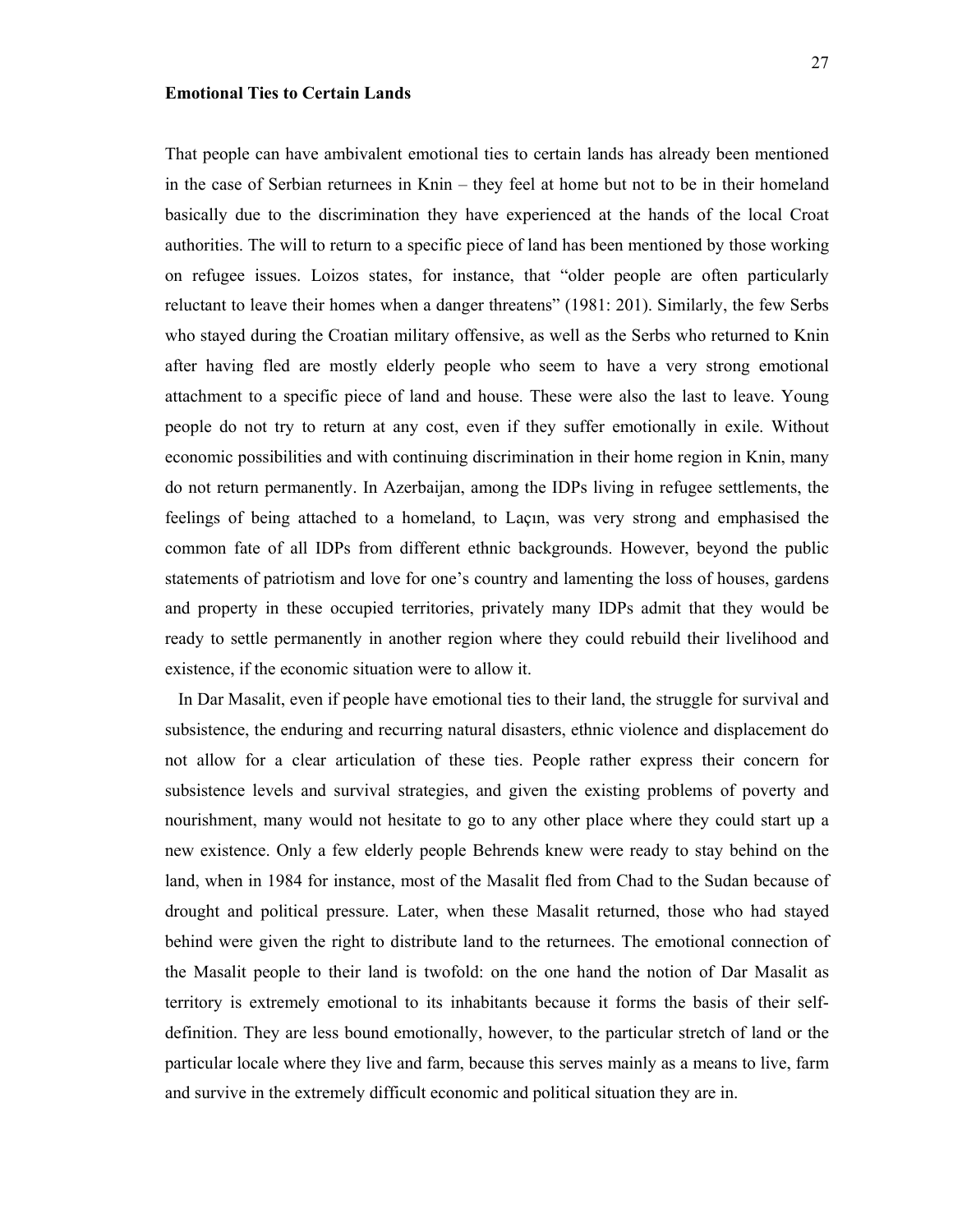## **Violence and Legitimacy of Property Regimes**

In answer to the question of whether violence can legitimise or challenge changes to existing property regimes, the examples we have discussed here show clearly that ownership rights continue to be significant and valid for groups who suffer violence and displacement. Expulsion from their homes and land surely consolidates the identities of refugees and IDPs as being different from those who may have experienced war and destruction, but were not displaced (see Loizos, 1981: 202-203). The acuteness and degree of violence experienced seem to be alleviated to a certain degree when there are alternatives, such as being given userights (as in Azerbaijan and for Croats in Croatia), or being able to cross the border and seek new lands (as in Chad). In none of the cases here, however, have we come across a nonemotional and non-symbolic and purely economic approach to property and a disjunction or disassociation of rights to land from the experience of violence and displacement.

## **Differences in Property Regimes after Displacement**

Finally, we would like to return to the starting point of our comparison and ask whether these three cases show fundamental differences in relation to property after displacement, especially given their socio-economic and historical differences. Although Azerbaijan and Croatia have distinct backgrounds and legacies of idealised socialist property, the legitimacy accorded to non-socialist property in the postsocialist era is surprisingly strong. The local Croats in Knin were ready to accept the private property claims of Serbs, even if the settler Croats had different attitudes about this and accepted their claims only if their own housing needs were met with first. The returning Croats occupied formerly socially owned flats, not because these once had a private property like quality but precisely because they were associated with the socialist past, and hence different from private property. Azerbaijani IDPs too were – at least in private conversation – ready to accept that even their "enemy" Armenian neighbours should retain their rights to land in occupied Laçın. The Arab refugees in Dar Masalit were also acknowledged to have collective rights to remain there, even if they were denied ownership rights. At the level of social practice, long residency and common history of cohabitation seem, on the one hand, to suffice for tolerating the others' rights to land and resources. On the other hand, when violence has been experienced and displacement has taken place, individual rights to private property seem to give way to discourses of collective (i.e. national or ethnic) claims to a territory and be overrun by the force of the collective, at least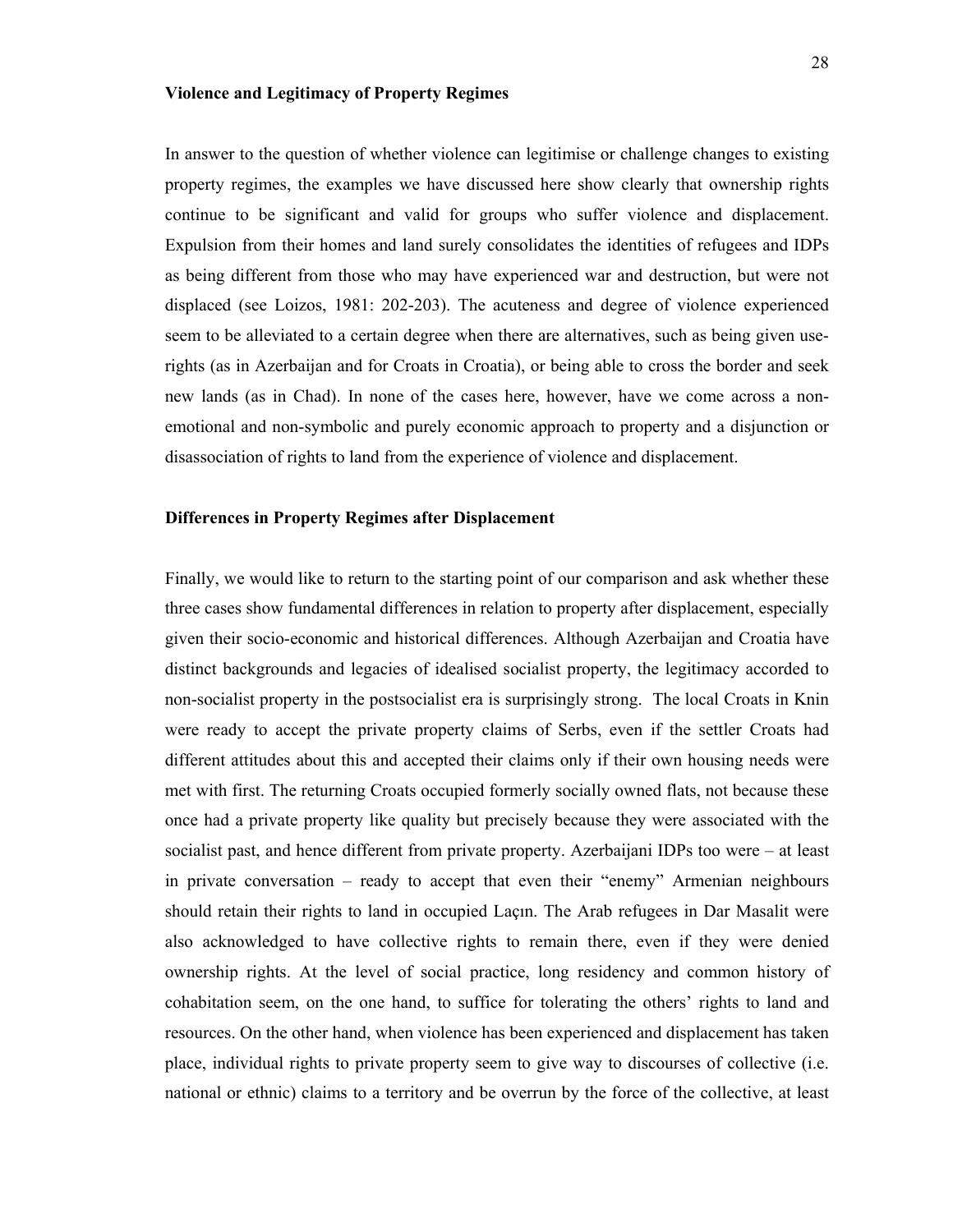during or in the direct aftermath of war, when the memories of war and violence are still vivid and effective.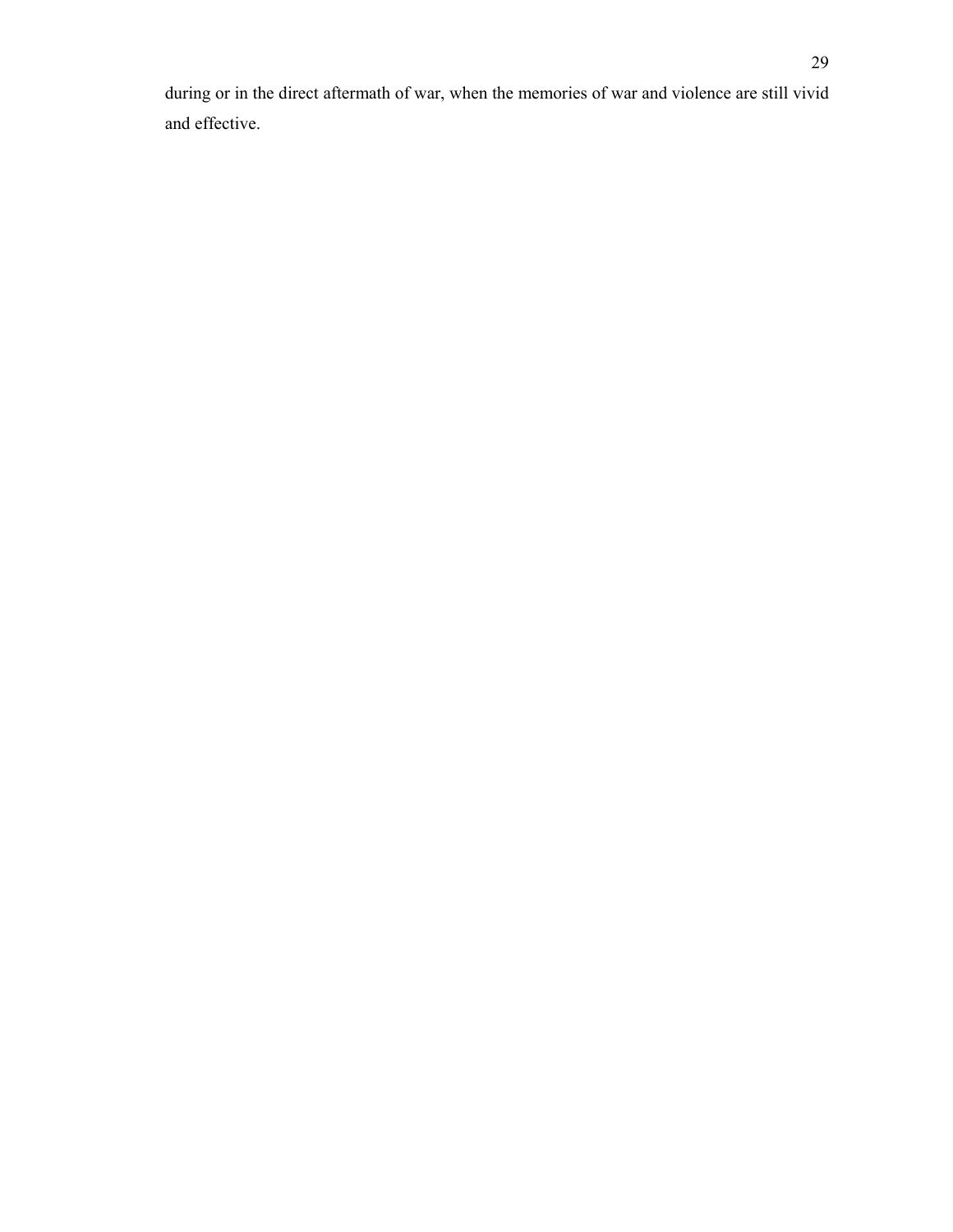## **References**

Benda-Beckmann, Franz von and Keebet von Benda-Beckmann. 1999. A Functional Analysis of property Rights, with Special Reference to Indonesia, in: *Property Rights and Economic Development: Land and Natural Resources in Southeast Asia and Oceania.* (eds.) Meijl, Toon van and Benda-Beckmann, Franz von, London and New York: Kegan Paul International, pp. 15-56.

Benjaminsen, Tor A. and Christian Lund. 2001. Politics, Property and Production: Understanding Natural Resources Management in the West African Sahel, in: *Politics, Property and Production in the West African Sahel: Understanding Natural Resources* Management. (eds.) T.A. Benjaminsen and C. Lund, Nordiska Afrikainstitutet, Uppsala, pp. 6-21.

Davis, John. 1973. *Land and Family in Pisticci*. London: Athlone Press.

Hann, Chris. 1998. Introduction: The Embeddedness of Property, in: *Property Relations: Renewing the anthropological tradition.* (ed.) Hann, C.M., Cambridge University Press, pp. 1-47.

Heyat, Farideh. 2002. *Azeri Women in Transition: Women in Soviet and post-Soviet Azerbaijan*. London, New York: RoutledgeCurzon.

Hunt, Robert C. 1998. Properties of Property: Conceptual Issues, in: *Property in Economic Context. (*eds.) Hunt, Robert C. and Antonio Gilman, University Press of America: Lanham, New York, Oxford, pp. 7-27.

James, Deborah. 2003. *"The Tragedy of the Private": Owners, Communities and the State in South Africa's Land Reform Program*, Paper presented at the conference "Changing Properties of Property", at the Max Planck Institute for Social Anthropology in Halle/Saale, July 2-4, 2003.

Juul, Kristine and Lund, Christian (eds.). 2002. *Negotiating Property in Africa*. Portsmouth, NH, Heinemann.

Law on areas of special state concern. Narodne Novine. *Official Gazette of the Republic of Croatia* 44/1996, pp. 1616-1622.

Leutloff (-Grandits), Carolin. 2002. Claiming Ownership in post-war Croatia: The emotional dynamics of possession and repossession in Knin, in: *Focaal – European Journal of Anthropology,* no. 39, pp. 73-92.

Loizos, Peter. 1981. *The Heart Grown Bitter: A chronicle of Cypriot war refugees*. Cambridge University Press.

Lutz, Catherine and Donald Nonini. 1999. The Economies of Violence and the Violence of Economies, in: *Anthropological Theory Today*. (ed.) Moore, Henrietta L., Oxford and Malden: Polity Press, pp. 73-113.

Malinowski, Bronislaw. 1965 (1935). *Coral Gardens and Their Magic*, vol. I, Soil-Tilling and Agricultural Rights in the Trobriand Islands. Bloomington: Indiana University Press.